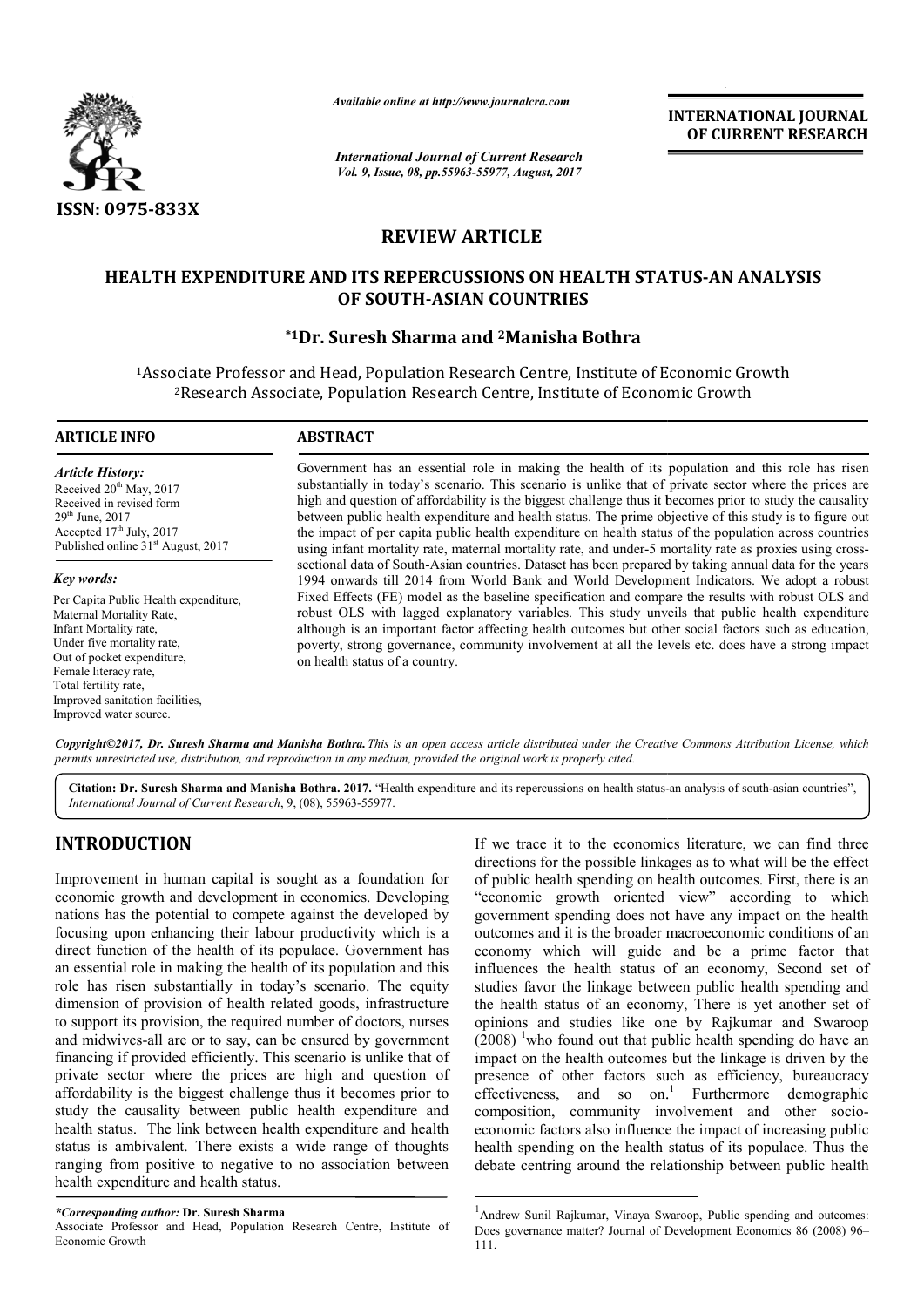expenditure and health outcomes is inconclusive in the presence of such diversified perspectives. Poullier *et al*.  $(2002)^2$  in their study has conceptualised three broad patterns of causality by taking account of spending differentials across countries: Firstly the countries spending low initially show a significant positive association between spending and health outcomes, secondly their study asserts that good governance is a significant contributor to better health outcomes even in those countries where health status is decent despite lower level of spending and lastly Poullier *et al*. concluded that in countries where health spending is already very high the impact of increment is marginal only.<sup>2</sup> While some studies show that the marginal product of health care is negligible in industrialised and high income group countries other studies asserts that medical care is productive at margins despite high spending. (Or 2001)<sup>3</sup> Poullier *et al.* further mentioned about the inequalities in health spending across nations ranging from Africa accounting for 3 per cent of total world's health spending catering 10 per cent of the world's population to Asia and the Pacific (the region including China), catering 25 per cent of the world's population but spends only 2 per cent of world health spending (Poullier *et al.* (2002), pp.7-8).<sup>2</sup> Furthermore financing is not the only way by which governments intervene in the health sector but it can also use different interventions and provisions to make its presence effective in the health care sector for instance a study by Cevik & Tasar (2013) asserted that the government can influence the health sector by altering the amount of public money on health care, changing its social welfare system and regulating the private health sector (Cevik & Tasar, 2013, p. 82)<sup>4</sup>.

However the role of government spending on health cannot be neglected. On an average, share of government's spending in

the total health expenditure is substantial in the world. For instance according to World Bank data<sup>5</sup> for the year  $2014$ developed nations like United States, Germany, Japan, Australia etc. spends more than 8 per cent of their GDP on public health expenditure. However for developing nations like India, Bangladesh and Afghanistan the corresponding figure is only 1.4, 0.8 and 2.9 per cent respectively in the year  $2014^5$ . However, owing to the differentials in the income levels of different countries, the spending also varies across different countries. Cevik & Tasar, 2013 mentions that the proportion is as high as 8.2% in OECD countries and as low as 2.9% in sub-Saharan countries which accounts for the lowest level of government health spending standing far below the world average (Cevik & Tasar,  $2013)^4$ . Owing to such high expenditure on health care in high income countries, Or, z (2001) observes that in OECD countries, health status indicators like life expectancy, infant and perinatal mortality, and potential years of life lost from various causes have seen improvement over time particularly from 1960s. Over the past three decades, health status in all OECD countries has improved significantly. The results confirm that there is a significant potential for public health initiatives such as antismoking and anti-drinking campaigns to improve health status. Thus an effective health policy framework has to recognise the role for public health with well defined objectives to attain a decent standard of health in a country.  $(Or, 2001)^6$ . Contrary to high income OECD countries, a study by Novignonet. al concluded that majority of the countries in sub Saharan Africa (SSA) rely on donor grants for financing health care as health care expenditure has been low in this region which may be due to the poor tax systems and social security structures. This could be seen from poor health infrastructure and workforce in the light of resource constraints, high catastrophic expenses



**Figure 1. Demographic structure of South-Asian Countries**

across the regions despite high poverty levels, under developed public health insurance systems and health care systems based on ability-to-pay. Such grants are often inadequate and

 $\frac{1}{2}$ Poullier J-P, Hernandez P, Kawabata K, Savedoff DW. Patterns of global health expenditures: Results for 191 countries. WHO Discussion Paper No 51. 2002.

<sup>&</sup>lt;sup>3</sup> Or, Z. (2001), "Exploring the Effects of Health Care on Mortality Across OECD Countries", OECD Labour Market and Social Policy Occasional Papers, No. 46, OECD Publishing

<sup>4</sup> Savas Cevik.& M Okan Tasar, Public spending on health care and health outcomes: cross-country comparison, Journal of Business, Economics & Finance (2013), Vol.2, Issue 4.

 $\frac{1}{5}$ http://data.worldbank.org/indicator/SH.XPD.PUBL.ZS?order=wbapi\_data\_va lue\_2014+wbapi\_data\_value+wbapi\_data\_value-last&sort=desc

<sup>6</sup> Or, Z. (2001), "Exploring the Effects of Health Care on Mortality Across OECD Countries", OECD Labour Market and Social Policy Occasional Papers, No. 46, OECD Publishing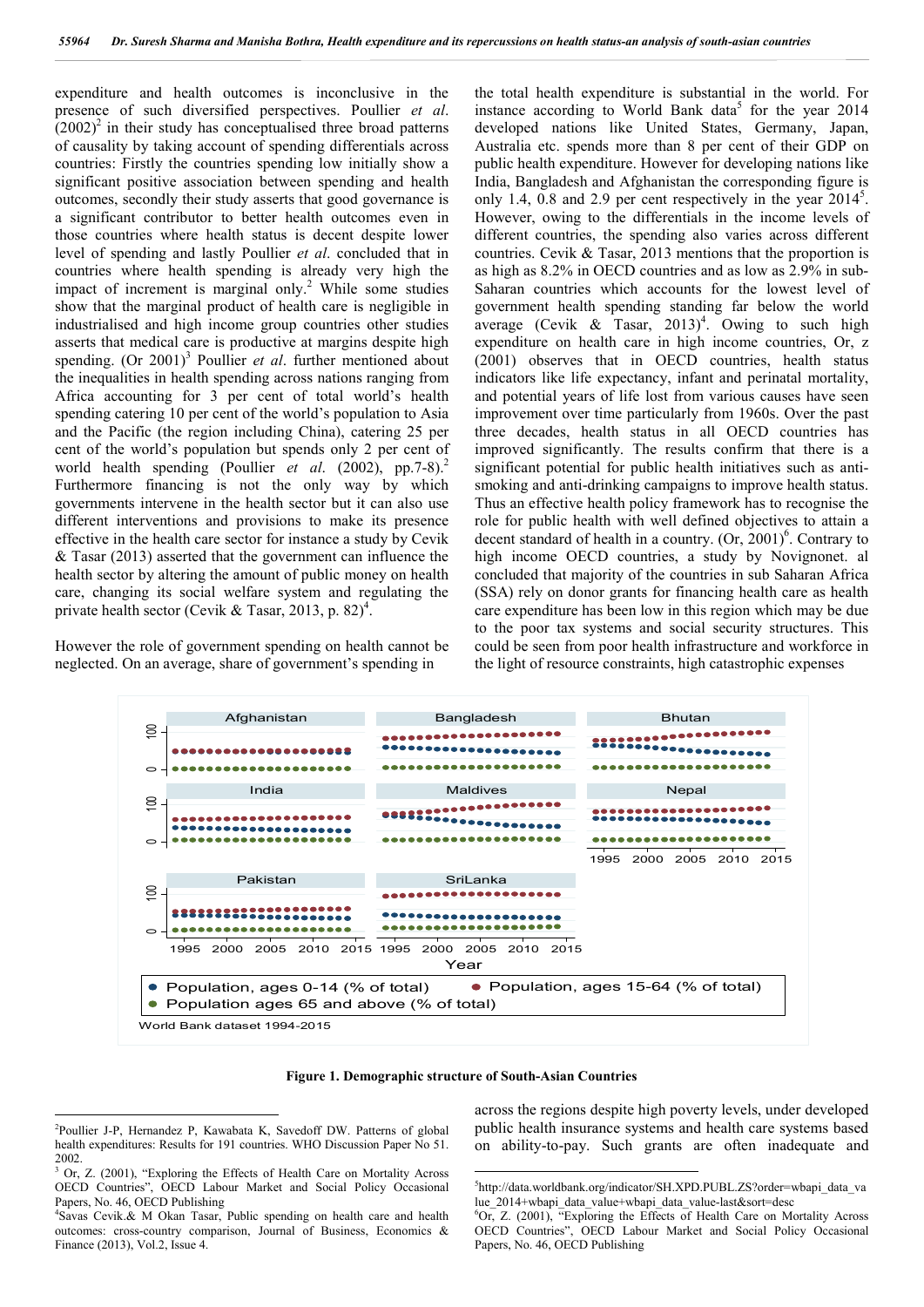unsustainable given the intensity of health care burden in this region. (Novignon et. al.2012)<sup>7</sup>. Amidst the two extremes lie South-Asian countries which have been characterized as lower middle income countries recording robust economic growth at a rapid pace over the years  $(World Bank)^8$ . The economic growth manifested itself into decline in poverty and development of human resource. However the skewed positive effects of growth are prevalent since despite recording high growth rates the poverty remains very high in the region thereby a large population "suffer from extreme forms of social exclusion and huge infrastructure gaps".8 Thus the role of government becomes even more crucial to ensure equitable access to basic amenities for its populace.

Figure 1 depicts the demographic distribution of South-Asian countries over the years. It is observed that South-Asian countries has a very high proportion of population in the working age thus there exists a potential gain that can be reaped from demographic dividend that these countries possess. Further it is observed that persistently the share of population above the age of 65 has been low and stagnant throughout the years indicating lower life expectancy in these countries. In lieu of the fact that majority of the population is in the age group of 15-64 and miniscule proportion in the age group of 65 plus it becomes crucial to study the health status of the people residing in these countries and role of government in bringing about a change, if any in the health status of its populace. On an average spending on Public Health Expenditure as a percentage of GDP in South Asian Countries excluding Iran has increased from 1.7 per cent in 1995 to 2.3 per cent in 2013 With respect to enhanced allocation of funds over the years it becomes even more important to study the overall performance of key health indicators in South Asian Countries.

# **Objective**

The pattern, proportion and direction of health spending differs across various countries and with respect to such differential pattern of spending and a complex environment in which health system remains, it is worth-while to see whether just by increasing government spending on health can prove to be beneficial for a country's health system or not. Thus the prime objective of this study is to analyze the impact of per capita health expenditure and other public and private components of health care expenditure on health status of its population across South-Asian Countries using infant mortality rate, under 5 mortality rate, maternal mortality rate as proxies. The specific objective of the study includes analyzing the patterns and differences in health spending and health status across South-Asian countries, determining which of the health expenditure (public or private) factor is a significant contributor in improving health status, examining the key factors affecting the maternal and child health over the years and evaluating income-based differentials, if any in the health status of the South-Asian countries.

# **Review of Literature**

There exists a wide range of studies analyzing the impact of government health expenditure on the health status. Studies show mixed results about relationship between public health expenditure and health status. Some studies have found that though it does affect health outcomes, but is not the dominant driver. Some researchers have found factors like education, income and cultural differences, technological change to be major drivers of health outcomes while others have found a significant association between public health expenditure and health outcomes. A study by Nixon and Ulmann (2006) states that the process of establishing a relationship between health expenditure and health outcomes is complicated due to difficulties involved in defining health expenditure and presence of other important variables that affect health outcomes and as Wagstaff and Cleason (2004), mentioned in their study that health goals cannot be achieved only by increasing the government spending and in order to achieve the health goals under Millennium Development Goals there is a need to strengthen the policies and institutions not only within health sector but beyond that as well<sup>9</sup>. Nixon and Ulmann's (2006) results show a strong significant association between public health expenditure and reduction in infant mortality rate in European Union, however there is only a marginal influence of health expenditure on life expectancy as per their econometric exercise.<sup>10</sup> Similarly Novignon *et al*. (2012) have highlighted the crucial role of public health spending to improve the health status in Sub-Saharan African countries and further the authors asserted that countries where health infrastructure is underdeveloped, health care expenditure can prove to be an important step towards the health-related Millennium Development Goals (MDGs) and health development. <sup>7</sup>

A study of 17 OECD countries by Kim and Lane (2013) showed significant association of increment in health expenditure with reduction in infant mortality rate and increment in life expectancy using mixed-effect model for the year  $1973$  to  $2000<sup>11</sup>$  furthermore time series data from 21 OECD countries showed that a larger share of public financing of health care is also associated with lower rates of premature, perinatal and infant mortality. (Leu, 1986; Babazano, 1994; Or, 2000 as cited in Or, 2001)<sup>12</sup> Berger & Messer (2002) in their study has concluded that mortality rate does not only depend upon health spending but also on the type of health insurance coverage in OECD countries.<sup>13</sup> Various studies using data for both developed and developing countries show that income is the major determinant of the population's health status, while the ratio to GDP of public spending on health care, as well as the share of public outlays in total health care spending, are relatively poor predictors of cross-country differentials in health indicators (Filmer and Pritchett, 1999; Filmer *et al*., 2000; Jack, 1999 as cited in E. Baldacci *et al.*  $2003$ <sup>14</sup> However as Or (2001) mentions in the study that although there exists inequalities across various social-economic classes but the reason behind their existence is less clear.<sup>6</sup> The author further mentions that education is an important factor explaining

<sup>-&</sup>lt;br>7 NovignonJ.,Olakojo S. &Nonvignon J. (2012) "The effects of public and private health care expenditure on health status in sub-Saharan Africa: new evidence from panel data analysis," Health Economics Review, Springer, vol.  $2(1)$ , pages 1-8, December.

http://www.worldbank.org/en/region/sar/overview#1

<sup>-&</sup>lt;br>9 <sup>9</sup>Adam Wagstaff and Mariam Claeson (2004), The Millennium Development Goals for Health, Rising To The Challenges, 29673, The World Bank.

 $10$ John Nixon and Philippe Ulmann (2006) The relationship between health care expenditure and health outcomes.

<sup>&</sup>lt;sup>11</sup>Tae Kuen Kim and Shannon R. Lane (2013), Government Health Expenditure and Public Health Outcomes: A Comparative Study among 17 Countries and Implications for US Health Care Reform.

 $12$  Or, Z. (2001), "Exploring the Effects of Health Care on Mortality Across OECD Countries".

<sup>13</sup> Berger, Mark. C. & Messer, Jodi. (2002) "Public financing of health expenditures, insurance, and health outcomes", Applied Economics, 34, 2105– 2113.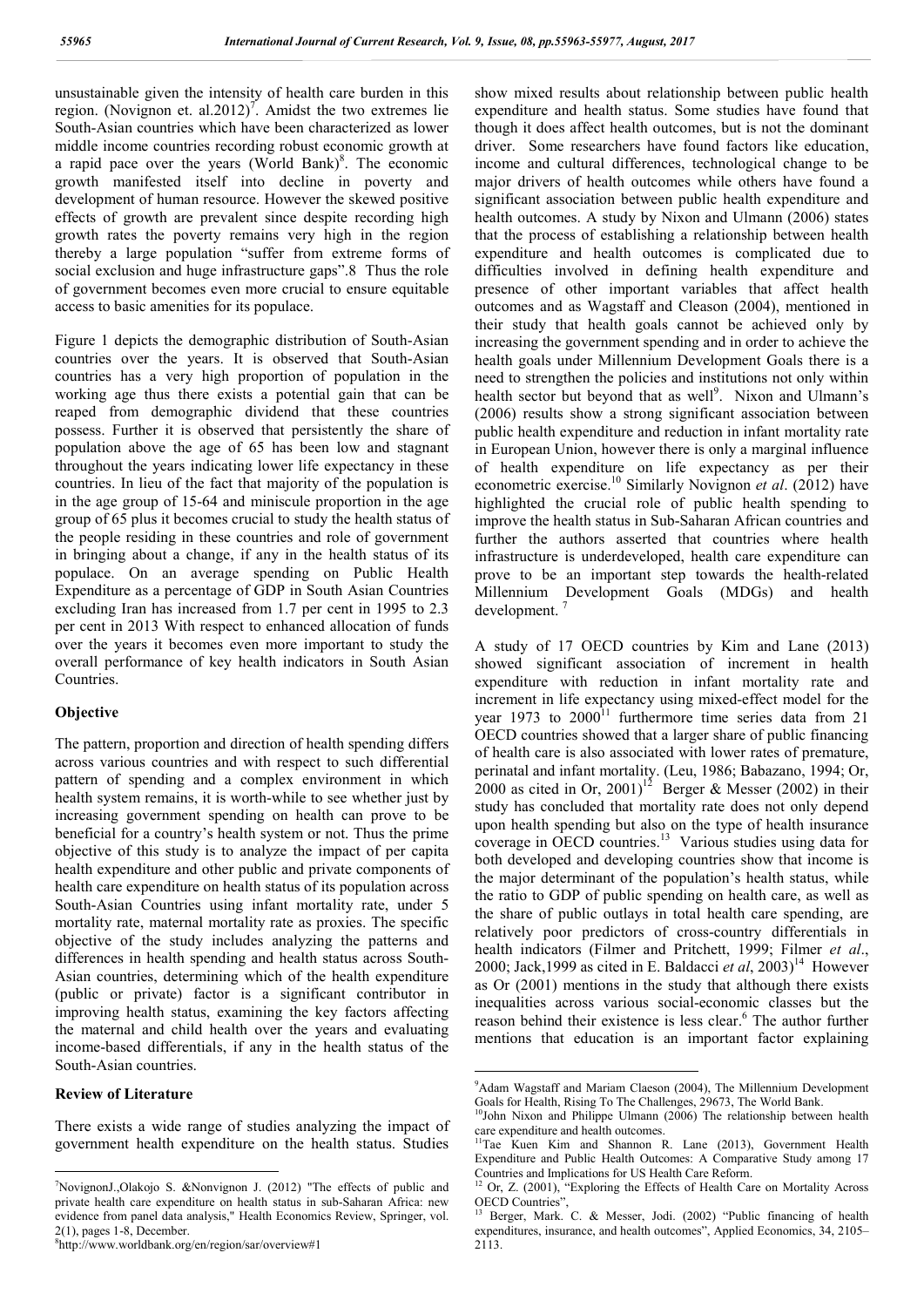differences by enabling important decisions involving choice of job, ability to adopt a healthy life style, effective use of medical care, etc.  $(Or, 2001)^6$  and as Baldaccie et.al,  $(2003)$ asserts that unfavourable initial conditions like high illiteracy rates reduce the effectiveness of public health care spending.<sup>14</sup> The differential impact of public health spending on health status can be justified on grounds of variations in the socioeconomic factors specific to a country.

Various authors have identified the associated factors for example a time series analysis by Akinkugbe *et al*. Showed in addition to public health expenditure, availability of practitioners, child immunisation and female literacy matters (as cited in Novignonet. Al.  $2012$ )<sup>15</sup>, another study by Anyanwu and Erhijakpor (2007) have used the panel data for African countries and have shown that although Total Health Expenditure (public and private) is a significant contributor to improvement in health outcomes, contributors like ethno linguistic fractionalization and HIV prevalence leads to deterioration of health outcomes and on the other hand factors like higher female literacy rate and higher number of physicians have a significant impact upon reduction in mortality indicators.<sup>16</sup> Thus as asserted by Anton and Onofrei in their study that despite a significant role played by health spending and GDP in Central and eastern European countries in determining the inter country differentials in the health status, the role of various factors related to lifestyle in determining the differentials cannot be neglected<sup>17</sup> Coming to the effect of private health expenditure, a study conducted by Rad (2013) using a panel data for Eastern Mediterranean countries from 1995 to 2010 found out that there is no significant association between private health expenditure and infant mortality rate(as a variable explaining health status).<sup>1</sup>

A study by Grigoli and Kapsoli highlights that it is the efficiency with which expenditure is allocated which affect the health outcome and jut by increasing health expenditure does not have a significant effect on the health outcomes<sup>19</sup> and similarly as suggested by Poullier *et al* a better public policy has the potential to improve the health outcomes by improving efficiency with which the available resources are utilised, even when health spending remains low since the positive association between health expenditure and improved health outcomes does exist but the strength of impact varies depending upon the efficiency with which a policy is implemented.<sup>20</sup> Thus the literature summarizes to the conclusion that although public health expenditure is an important component that determines the health status of a country but the other important factors like good governances, female literacy, access to sanitation, availability of doctors, physicians and other health personnel, efficacy with which the policy is implemented and the resources are allocated etc. plays a pivotal role in determining the health status of a country.

#### **Data and Methods**

Dataset has been prepared by taking annual data from 1994 onwards till 2014 for all the South-Asian countries from World Bank website (/data.worldbank.org/). The year 2014 has been taken since the latest data was available for this year furthermore 1994 was chosen as the base year to show the improvements (if any) in 2 decades. In this paper, health outcome is proxied by three major health indicators maternal, under-five and infant mortality rates for the analysis. The countries incorporated in the data set include Afghanistan, Bangladesh, Bhutan, India, Maldives, Nepal, Pakistan and Sri Lanka. Iran has been dropped for the analytical purpose since it has been included in the South-Asian countries recently due to political reasons. The panel data of the South-Asian countries was tabulated and analyzed using statistical software packages like STATA and SPSS. The important variables used for the analytical purpose are as mentioned below: $^{21}$ 

#### **Dependent Variables**

- Infant mortality rate(IMR)
- Maternal mortality rate (MMR)
- Under-5 mortality rate

### **Independent Variables and Control Variables**

- Public health expenditure
- Total Fertility rate
- Female Literacy Rate
- Access to improved sanitation facilities and Access to Improved Water Source
- Out of pocket expenditure

The association between health expenditure and health status will be estimated by regressing the cross countries health indicators on a set of regressors of two types: public and private health expenditure along with various control variables. The equation that will be estimated to analyze the null hypothesis that there is no relation between per capita public health expenditure and health status against the two tailed alternative hypothesis that there is a statistically significant relationship between per capita public health expenditure and health status is as follows:

#### $InY$ *it* =  $b \circ +b$ 1*INX*1*it* +  $b$ 2*Xnit* +  $uit + vi$

Where *InYit* is the log of dependent variable for country 'i' and time period 't', For the purpose of study MMR, IMR and U5MR has been used as dependent variables as proxies for health outcomes. InX1it is the log of per capita public health expenditure(PHE/population) measured in current US dollars of country 'i' and time period 't' and Xn represents the other independent and control variables for example out of pocket expenditure, total fertility rate female literacy rate, access to improved sanitation facilities etc. The coefficient  $b \circ$ represents the intercept and *b1* and *b2* represents the slope of dependent variable with respect to change in corresponding independent and control variables, *ui*t represents the time variant error terms and *vt* represents country specific variables which are time-invariant.

<sup>&</sup>lt;sup>14</sup>Baldacci E. Guin-Siu M.T., Mello L.D.(2003)"More On The Effectiveness Of Public Spending On Health Care And Education: A Covariance Structure Model

<sup>&</sup>lt;sup>15</sup>Novignon J. ,Olakojo S. &Nonvignon J. (2012) "The effects of public and private health care expenditure on health status in sub-Saharan Africa: new evidence from panel data analysis,"

<sup>&</sup>lt;sup>16</sup> John C. Anyanwu and Andrew E. O. Erhijakpor (2007), Health Expenditures and Health Outcomes in Africa

<sup>&</sup>lt;sup>17</sup>Sorin Gabriel Anton and Mihaela Onofrei, Health Care Performance and Health Financing Systems in Countries from Central and Eastern Europe

<sup>&</sup>lt;sup>18</sup>Rad, E.H. ,2013, "Comparison of the Effects of Public and Private Health Expenditures on the Health Status: A Panel Data Analysis in Eastern Mediterranean Countries". <sup>19</sup> Francesco Grigoli and Javier Kapsoli, Waste Not, Want Not: The Efficiency

of Health Expenditure in Emerging and Developing Economies.

<sup>&</sup>lt;sup>0</sup>Jean-Pierre Poullier Patricia Hernandez Kei Kawabata William D. Savedoff (2002), Patterns of Global Health Expenditures: Results for 191 Countries.

 <sup>21</sup> World Bank Definitions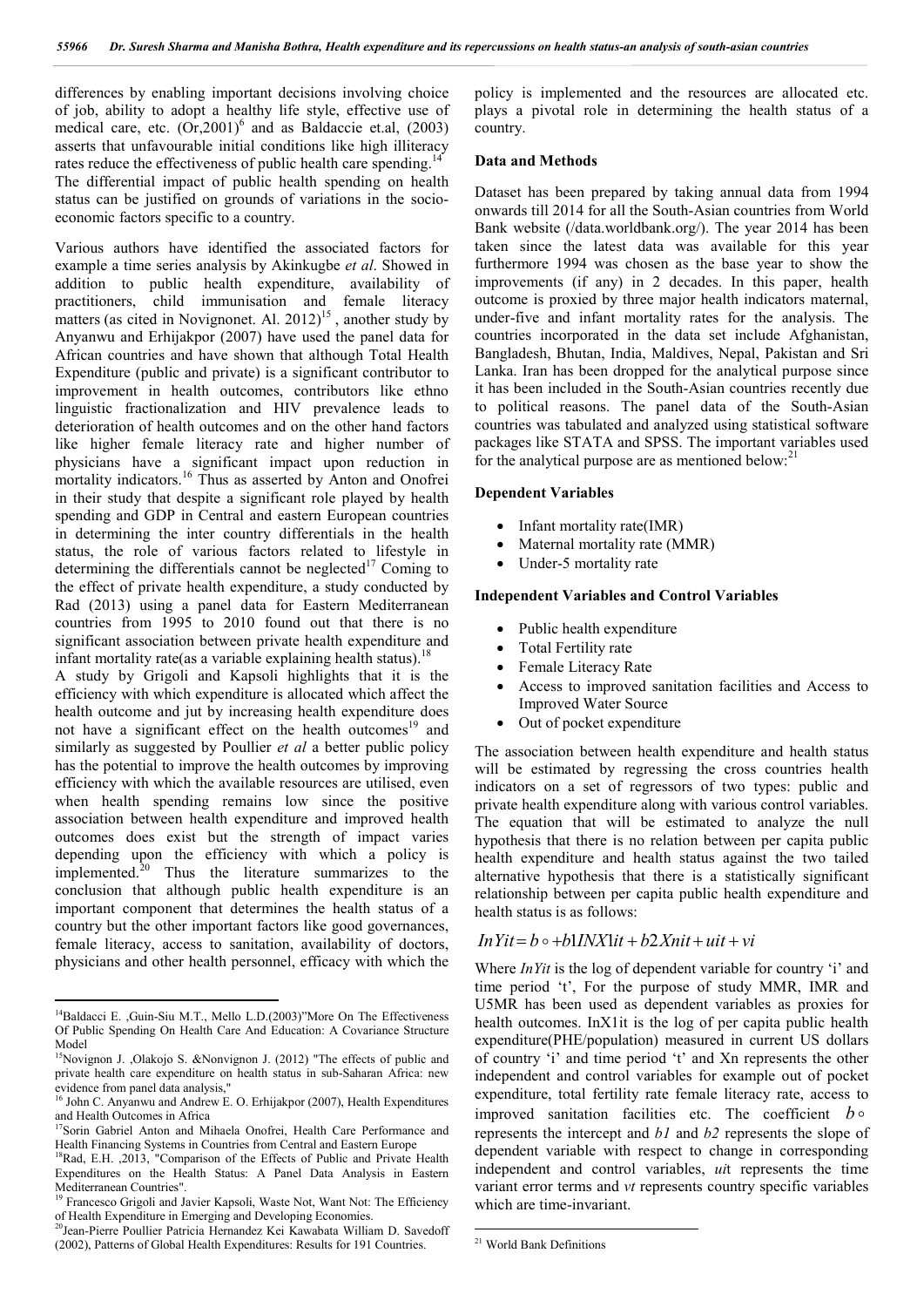

**Figure 2. Scatter Plot Matrix of Relationship between Key variables at a Glance**

|                                                               | (1) | (2)         | (3)          | (4)    | (5)        |
|---------------------------------------------------------------|-----|-------------|--------------|--------|------------|
| Variables                                                     | N   | mean        | Std. dev     | min    | max        |
| GDP per Capita                                                | 161 | 1,284       | 1,457        | 119.9  | 7,635      |
| Population                                                    | 168 | $1.85e+0.8$ | $3.62e + 08$ | 245000 | $1.30e+09$ |
| Per Capita Health Expenditure                                 | 145 | 69.98       | 114.95       | 8.45   | 720.46     |
| Infant Mortality Rate (IMR)                                   | 168 | 52.89       | 26.94        | 7.800  | 107.7      |
| Under 5 Mortality Rate (U5MR)                                 | 168 | 70.49       | 38.26        | 9.200  | 156.8      |
| Maternal Mortality Ratio                                      | 168 | 345.1       | 357.2        | 31.10  | 1,600      |
| Private Health Expenditure (as a % of GDP)                    | 145 | 2.849       | 1.616        | 0.612  | 8.692      |
| Public Health Expenditure (as a % of GDP)                     | 168 | 2.021       | 1.464        | 0.551  | 6.607      |
| Total Health Expenditure (as a % of GDP)                      | 145 | 4.955       | 1.898        | 2.553  | 11.37      |
| Life Expectance at Birth                                      | 160 | 65.31       | 5.69         | 52.61  | 76.60      |
| Life Expectance (Male)                                        | 160 | 64.18       | 5.31         | 51.57  | 75.63      |
| Life Expectancy (Female)                                      | 160 | 66.49       | 6.20         | 53.713 | 77.63      |
| <b>Total fertility Rate</b>                                   | 160 | 3.62        | 1.48         | 2.08   | 7.63       |
| Female Literacy Rate                                          | 168 | 64.19       | 26.11        | 11.14  | 99.36      |
| % of Population with access to improved sanitation facilities | 168 | 48.18       | 24.38        | 11.40  | 98         |
| % of Population with access to improved water source          | 168 | 80.04       | 18.05        | 21.40  | 100        |
| Number of Countries                                           | 8   | 8           | 8            | 8      | 8          |

Source: World Bank

## **Table 2. Mean Values of the Selected Health Indicators across Countries**

| Countries   | <b>Infant Mortality Rate</b> | Maternal Mortality Ratio | Under 5 Mortality Rate |
|-------------|------------------------------|--------------------------|------------------------|
| Afghanistan | 87.07                        | 876                      | 123.87                 |
| Bangladesh  | 55.04                        | 336.81                   | 73.89                  |
| Bhutan      | 49.81                        | 355.52                   | 66.01                  |
| India       | 58.50                        | 313.19                   | 79.01                  |
| Maldives    | 26.52                        | 156.67                   | 33.33                  |
| Nepal       | 51.23                        | 469.47                   | 68.07                  |
| Pakistan    | 82.26                        | 268.43                   | 104.44                 |
| Sri Lanka   | 12.63                        | 47.24                    | 15.25                  |
| Total       | 52.88                        | 352.92                   | 70.488                 |

Source: World Bank

## **Table 3. Mean values of Country-Specific Indicators**

| Country     | Female Literacy rate | Total fertility rate | Improved water source | Improved sanitation facilities |
|-------------|----------------------|----------------------|-----------------------|--------------------------------|
| Afghanistan | 19.13153             | 6.77975              | 37.45238              | 25.78571                       |
| Bangladesh  | 55.02901             | 2.89245              | 78.9381               | 49.52857                       |
| Bhutan      | 67.96426             | 3.2054               | 88.59048              | 37.1381                        |
| India       | 65.87406             | 3.0726               | 84.44762              | 29.60952                       |
| Maldives    | 98.70483             | 2.82505              | 96.3619               | 85.95714                       |
| Nepal       | 54.80621             | 3.52965              | 80.98095              | 28.09524                       |
| Pakistan    | 54.54768             | 4.368                | 89.28095              | 44                             |
| Sri Lanka   | 97.49372             | 2.29015              | 84.2381               | 85.34286                       |
| Total       | 64.19391             | 3.620381             | 80.03631              | 48.18214                       |

Source: World Bank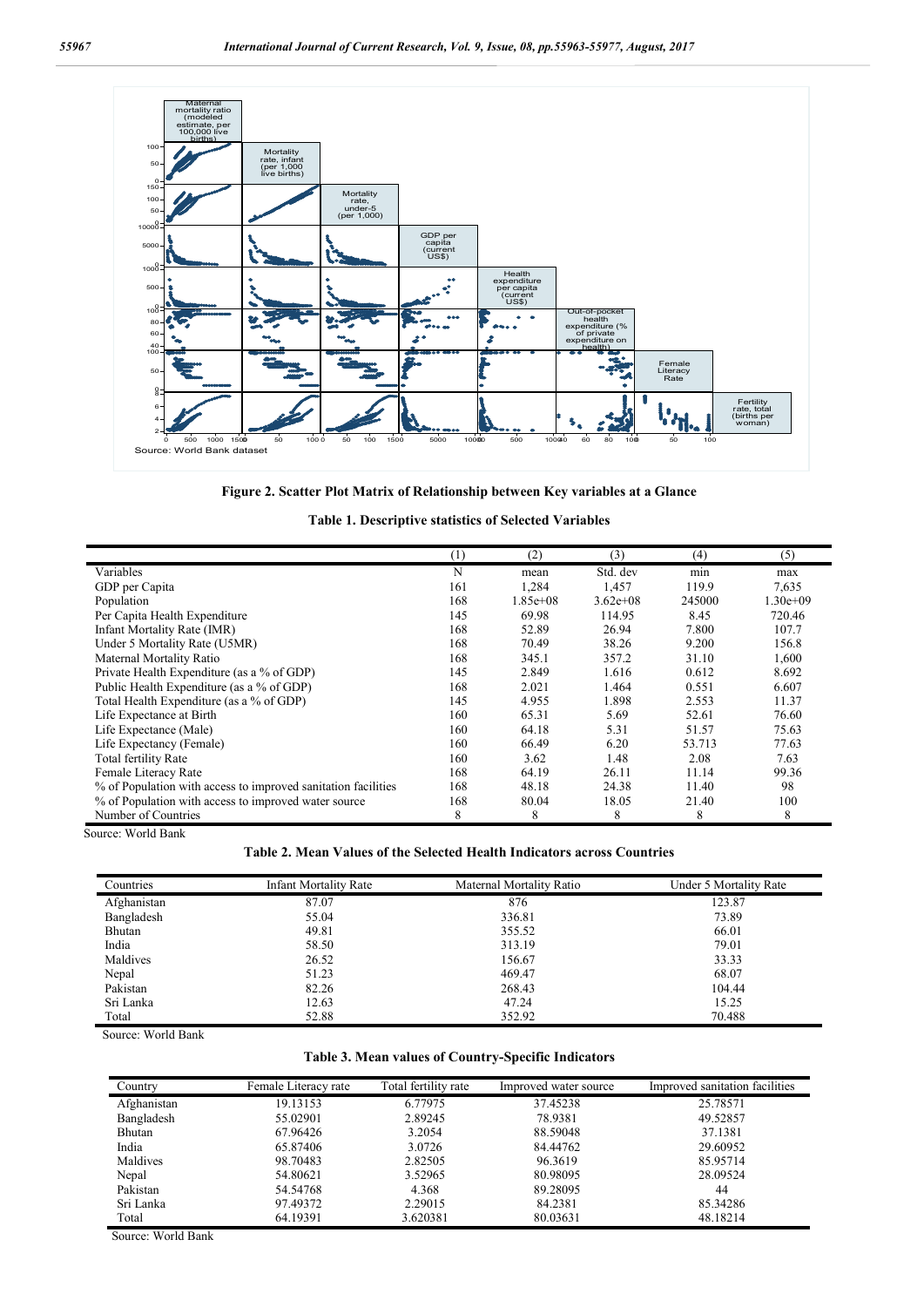The dependent variables and independent variable PHE/population are transformed into logarithm form and loglog functional form is chosen to take account of the skewness present in the data and to make scale neutral interpretations.

Hausman test has been done to choose between fixed and random effects model and fixed effects model was chosen as baseline specification model after testing the respective coefficients. The null hypothesis will be analysed using fixed Hausman test has been done to choose between fixed and<br>random effects model and fixed effects model was chosen as<br>baseline specification model after testing the respective<br>coefficients. The null hypothesis will be analysed heterogeneity in the data and the results will be compared with robust Ordinary Least Squares (OLS) estimates and OLS with lagged explanatory variable/s. Figure 2 represents the scatter plot matrix of relationship between the key variables that will be analyzed in the study. The descriptive statistics of key variables are as given in Table 1, 2 and 3. The study henceforth will focus upon econometric estimations and results. The sub topic econometric estimations and results is divided into five sections Section one includes evaluating trends in the public health expenditure as a percentage of GDP across countries, Section two deals with the bifurcation of the two components of Health Expenditure (Public and Private) and study their respective shares in total health expenditure across countries and years. Section three deals with identifying the key factors affecting the key health indicators MMR, IMR and U5MR individually and study the differences prevalent across countries. Section four gives an overview of the trends in health expenditure and performance of health indicators across countries stratified into income groups. Section five presents a brief discussion, conclusion and policy recommendations based on the results. dependent variables and independent variables (and independent variables and the seature operation are transformed into the account of the skewness Figure 3 shows the trends of public hard in the data and to make scale neu

Figure 3 shows the trends of public health expenditure (as a percentage of GDP) which according to World Bank definition comprises of "recurrent and capital spending from government (central and local) budgets, external borrowings and grants (including donations from international agencies and nongovernmental organizations), and social (or compulsory) Figure 3 shows the trends of public health expenditure (as a percentage of GDP) which according to World Bank definition comprises of "recurrent and capital spending from government (central and local) budgets, external b spending the highest proportion of their GDP in the year 2014 on health amongst South-Asian countries, it has nearly doubled from 3.4 percent to 6.2 per cent amidst the two decades. Maldives ranks second in perfomance of the major health indicators as shown in Table 2 standing just next to Sri Lanka where despite increase in per capita GDP the proportion of health spending has declined over the years. Countries like Afghanistan, Bangladesh, Nepal have recorded a slow paced growth in per capita GDP but despite that health spending has risen in Afghanistan and Nepal. A study by Xu, Saxena and Holly (2011) mentioned regarding the stark variations ranging from less than 5 per cent to 15 per cent in public health expenditure as a percentage of GDP. Furthermo indicates that growth in health expenditure varies with growth indicates that growth in health expenditure varies with growth in  $GDP<sup>22</sup>$  and as shown in the scatter plot matrix in Figure 2, there is a direct and positive association between per capita GDP and Health Expenditure per capita. alth amongst South-Asian countries, it has nearly doubled 3.4 percent to 6.2 per cent amidst the two decades.<br>
ves ranks second in perfomance of the major health<br>
ttors as shown in Table 2 standing just next to Sri Lanka<br> mentioned regarding the stark variations ranging<br>in 5 per cent to 15 per cent in public health<br>s a percentage of GDP. Furthermore their study

Figure 4 shows the share of public and private health expenditure as a percentage of GDP in total health expenditure across countries and across years. It is observed that total



**Figure 3. Public Health Expenditure as a % of GDP in South-Asian countries**



**Figure 4. Trends of Various components of Health Expenditure as a % of GDP (Public, Private and Total)**

 $22$  Xu Ke, Priyanka Saksena and Alberto Holly, (2011), The Determinants of Health Expenditure: A Country-Level Panel Data Analysis.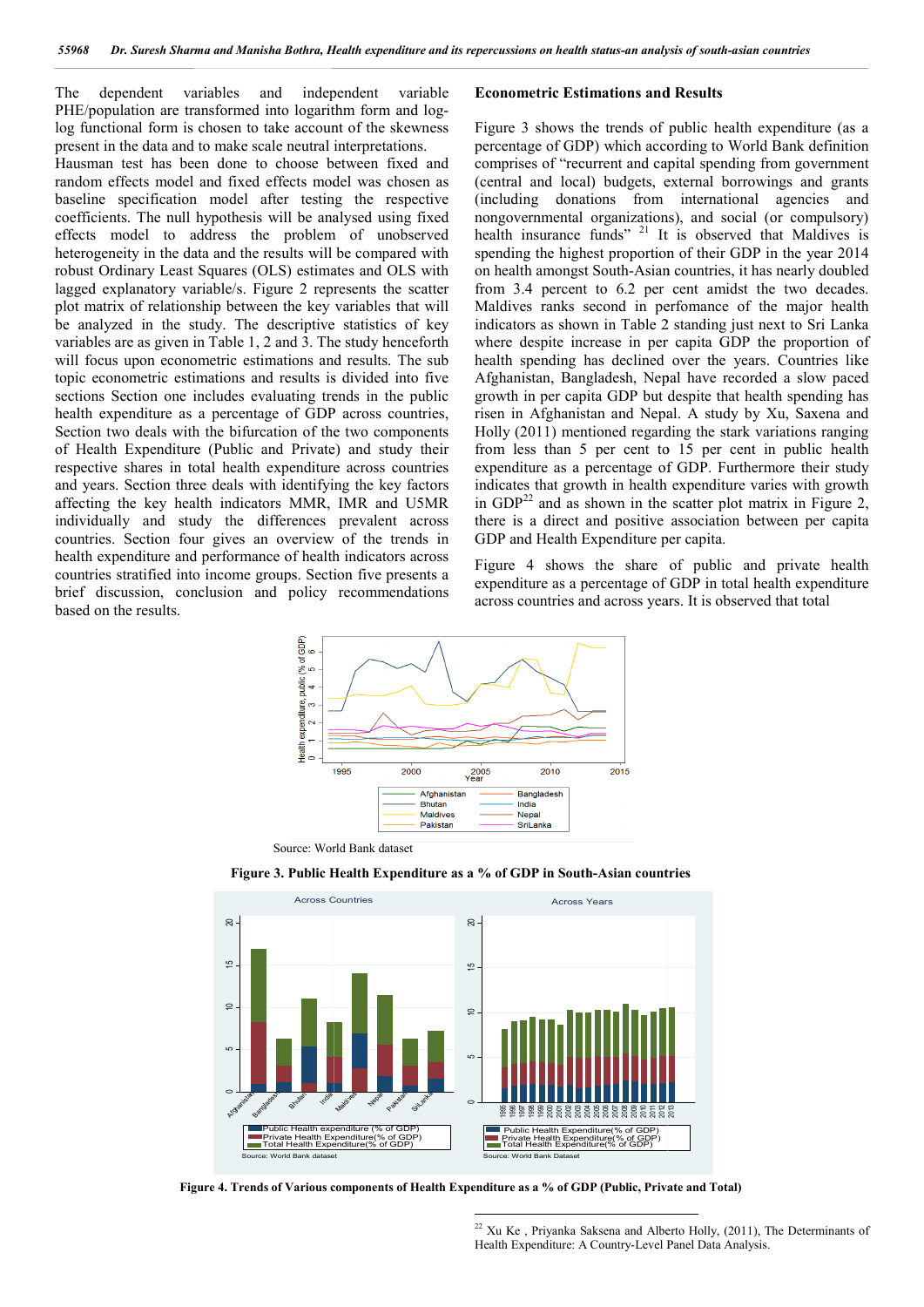expenditure on health as a percentage of GDP has risen over the years and both public and private health expenditure has recorded a gradual increment over the years. However bifurcation of the two components public and private health expenditure as a % of GDP across countries indicates that there are stark variations in the shares for example Afghanistan and India has a very high share of private health expenditure in the total health expenditure as a % of GDP whereas Bhutan records a very high share of public health expenditure in the total health expenditure and relatively much lower share of private health expenditure in the total health expenditure as a % of GDP. Similarly Maldives also has a very high proportion of public health expenditure in total health expenditure as compared to countries like Bangladesh, Nepal and Pakistan which has relatively lower share of public health expenditure. Sri Lanka has almost equal percentage of public and private health expenditure as a proportion of their GDP.





Figure 5 depicts that there has been a considerable decline in the Infant Mortality rate, under five Mortality rate and Maternal Mortality Ratio over the two decades. It is observed from the figure that the average Maternal Mortality Ratio in the South-Asian region has declined from 463.05 deaths per 100, 000 live births in 1994-199 to 198.14 in 2010-14, noting a decline of more than fifty five percent in two decades. Similarly there has been a reduction of around fifty per cent in infant and under five mortality rates amidst the study period. Infant Mortality rate has reduced from 69.1 to 37.9 per 1000 live births in two decades and Under 5 mortality rate has declined from 94.7 to 48.34 per 1000 live births in the time period 1994-99 to 2010-14. The decline can be attributed to various factors individually and collectively impacting the health outcome. This section of the study focus specifically upon the three core indicators of health individually and will unveil the major factors that affect the health outcomes proxied by Maternal Mortality Ratio (MMR), Infant Mortality rate (IMR) and Under 5 Mortality rate (U5MR) and present an overall picture of the direction and magnitude of relationship. Henceforth the important factors leading to such a steep decline in the health indicators will be identified separately for each health outcome.

### **Maternal Mortality Rate (MMR)**

MMR refers to the number of maternal deaths per 100,000 live births from any cause related to pregnancy.<sup>21</sup> Despite a steep reduction of 45 percent in the number of maternal deaths globally since 1990, the figures are still as high as 2, 89,000 in 2013.23 Amongst such high number of maternal deaths South-Asian countries alone accounted for 24 per cent of the total maternal deaths in 2013 regardless of the fact that MMR has declined approximately by 65 percent amidst 1990 and 2013<sup>23</sup> According to the World Bank data number of maternal deaths has declined from 185590 in 1994 to 69226 in 2014 but the Maternal Mortality ratio still stands at 190 in South Asia just second highest to 510 in Sub-Saharan Africa.



Source: WHO, UNICEF, UNFPA, World Bank Group and UNPD (MMEIG) - November 2015

**Figure 6. Trends in MMR**



**Figure 7. Variations in MMR across South-Asian countries**

Figure 6 shows trends in MMR in five year gap starting from the year 1990 up to 2015. It is observed that there is a substantial difference in the MMR across different groups. On one hand the MMR of Sub-Saharan Africa is as high as 546 and on the other hand the MMR of Central and Eastern Europe and the Commonwealth of Independent States (CEE/CIS) stood at 25 in the year 2015. Amidst the two extremes lies South-Asian countries with an MMR of 182 lower than 216 of the world average. There are large variations amongst the South-Asian countries as shown in figure 7 ranging from an average of as high as 876 in Afghanistan to just 47 in Sri Lanka. A study by Hate and Gannon (2010) observes that Sri Lanka has been outlier in South-Asian countries in achieving a large decline in Maternal Mortality Ratio due to high female literacy rate.<sup>24</sup> Although Pakistan ranks second highest in the group standing just next to Afghanistan in the number of infant and under five deaths it has a very low maternal mortality ratio as compared to other South-Asian countries except Nepal and Sri Lanka.

<sup>&</sup>lt;sup>23</sup> Trends in maternal mortality: 1990 to 2013, Estimates by WHO, UNICEF, UNFPA, The World Bank and the United Nations Population Division. 24Vibhuti Hate and Seth Gannon (2010), Public Health in South Asia.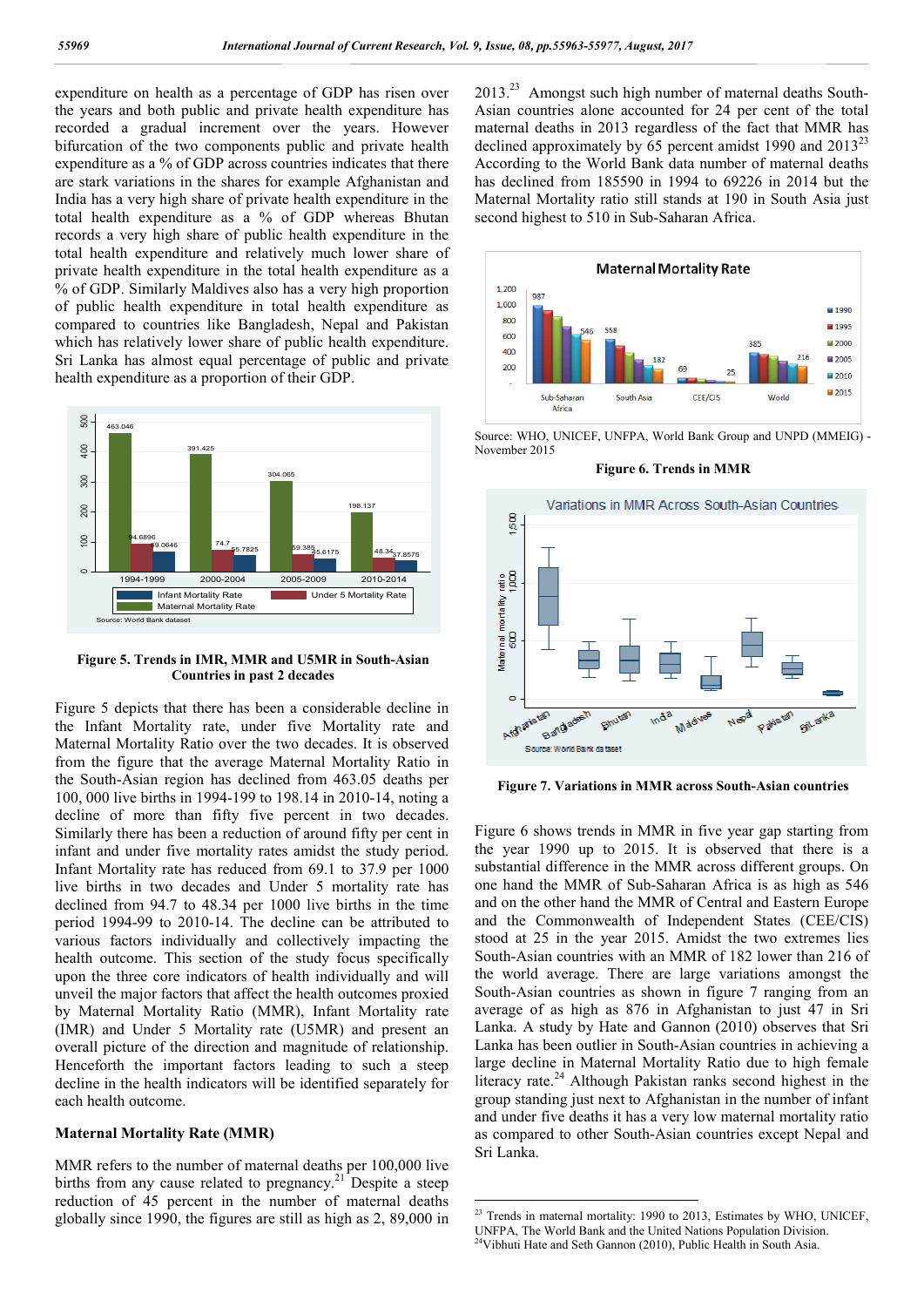Table 4 shows the regression results of maternal mortality ratio (Modelled estimates has been used since there were large numbers of missing values in national estimates). From the table it is observed that there is a strong and significant negative association between per capita health expenditure and maternal mortality ratio. A 10 percent increase in per capita health expenditure reduces MMR by 0.5 percent. Furthermore an increase in log of per capita health expenditure has similar impact in t and t+1 time period as shown by the OLS and OLS with lagged explanatory variables estimates that by 10 per cent increase in per capita health expenditure leads to 0.2 percent decline in MMR, however the OLS estimates are not statically significant. Table 4 further shows that an increase in Out of pocket health expenditure do have an inverse association with MMR as shown by the fixed effect model, however external resources for health does not have any significant relationship with MMR, implying lower reliability on external grants for health care in the South-Asian countries. Fixed effect model depicts that the impact of increase in rural population having access to improved water source and improved sanitation facilities significantly contribute to reduction in MMR. To be precise 10 percent increase in % of population having access to improved water source and improved sanitation facilities reduces MMR by 0.1 and 0.05 percent respectively. Fixed effects do not show any significant impact of increase in percentage of urban population with access to improved water source and sanitation facilities. However a marginal decline has been indicated by coefficient estimates of OLS and OLS with lagged explanatory variables. Thus the results of fixed effect model indicate a need to focus more open increasing these facilities in rural areas owing to higher marginal impact of it. Total Fertility rate and female literacy rate are significant factors contributing towards improvement in maternal mortality ratio, while 1 unit increase in Total Fertility rate increases MMR by 0.1 per cent approximately and on the other hand one unit increase in female literacy rate reduces MMR by0.002 percent approximately. Thus female literacy rate is a very important factor impacting maternal mortality ratio and similar results have been observed by Fonseca and Zheng (2011) who in their study has observed the impact of education through various channels on health outcomes.<sup>25</sup> The reason behind negative relationship between TFR and MMR can be justified on research and scientific grounds, an increase in total fertility ratio leads to higher incidence of medical problem like Anaemia among women lowering the probability of survival and as shown in the regression an increase in prevalence of anaemia among pregnant women increase the MMR however the impact is not statistically significant as per fixed effect model but OLS and OLS with lagged explanatory variables show a strong significant negative association between the two variables.

#### **Infant Mortality rate (IMR)**

IMR as defined by World Bank refers to the number of children dying before attaining one year of age per 1000 live births.<sup>21</sup> A study by Hanmer, Lensink and White has shown a strong negative association between per capita health expenditure with one year lag and infant mortality rates.<sup>26</sup> Their study has also highlighted that persistent gender based inequalities in literacy rate has negative impact on child health.



**Figure 8. Variations in IMR across South-Asian Countries**

As figure 8 depicts there are stark variations in Infant Mortality rates amongst South-Asian countries. Countries like Afghanistan and Pakistan have very high rates of infant deaths and contrarily Sri Lanka records a very low average of IMR and with very little variations and reasons behind such sharp progress remains debatable. Other countries like Bangladesh, Bhutan and Nepal have very high average infant mortality rate whereas Maldives has very low IMR standing just second lowest to Sri Lanka. However South-Asia has a long way to go in achieving comparable reductions in IMR because of prevalence of high incidence of malnutrition as a study edited by Gillespie (as cited by Bhutta  $(2000)^{27}$ ) involving seven articles on extent of malnutrition in South Asia asserted that due to various factors like social customs, undernourished mothers etc. around 50 per cent of children in South Asia are underweight.<sup>28</sup> Prevalence of high malnutrition is a major reason behind prevalence of such high number of infant and child deaths in South Asia. Table 5 shows the regression results for Infant Mortality rates. The association between per capita health expenditure and IMR is strong and negative. However the magnitude and level of significance differs if we compare the three models. While fixed effects model show that 10 per cent increase in per capita health expenditure reduces IMR by 0.4 per cent, the results are not statistically significant. OLS model shows that at one per cent level of confidence significant association exists between the variables and interestingly the impact is higher in the OLS model with lagged explanatory variables. The respective coefficient showing decline in IMR with 10 per cent increase in per capita health expenditure for OLS and OLS with lagged explanatory variables are 0.9 and 1.1 respectively. There is a miniscule impact of increase in out of pocket expenditure and external resources for health on IMR and the coefficients are not statistically significant. According to fixed effects model increase in percentage of rural population having access to improved water source and sanitation facilities is statistically significant and the respective coefficients for increase in population with access by 10 percent are 0.08 and 0.02 respectively. However increase in urban population with access to water source and sanitation facilities has no significant impact on reducing IMR. IMR is positively associated with increase in fertility rate and with increase in prevalence of anaemia among children (% of children under 5 years of age) and the later is statistically significant at 1% level of confidence.

<sup>&</sup>lt;sup>25</sup> Raquel Fonseca and Yuhui Zheng, The Effect of Education on Health Cross-Country Evidence.

Lucia Hanmer, Robert Lensink and Howard White, Infant and Child Mortality in developing countries: Analysing the data for robust determinants.

 $27$ Zulfiqar A Bhuttaet. Al (2000) Why has so little changed in maternal and child health in south Asia?BMJ

<sup>&</sup>lt;sup>28</sup>Gillespie S, editor. (1997)Malnutrition in south Asia: a regional profile. Kathmandu: Unicef Regional Office for South Asia;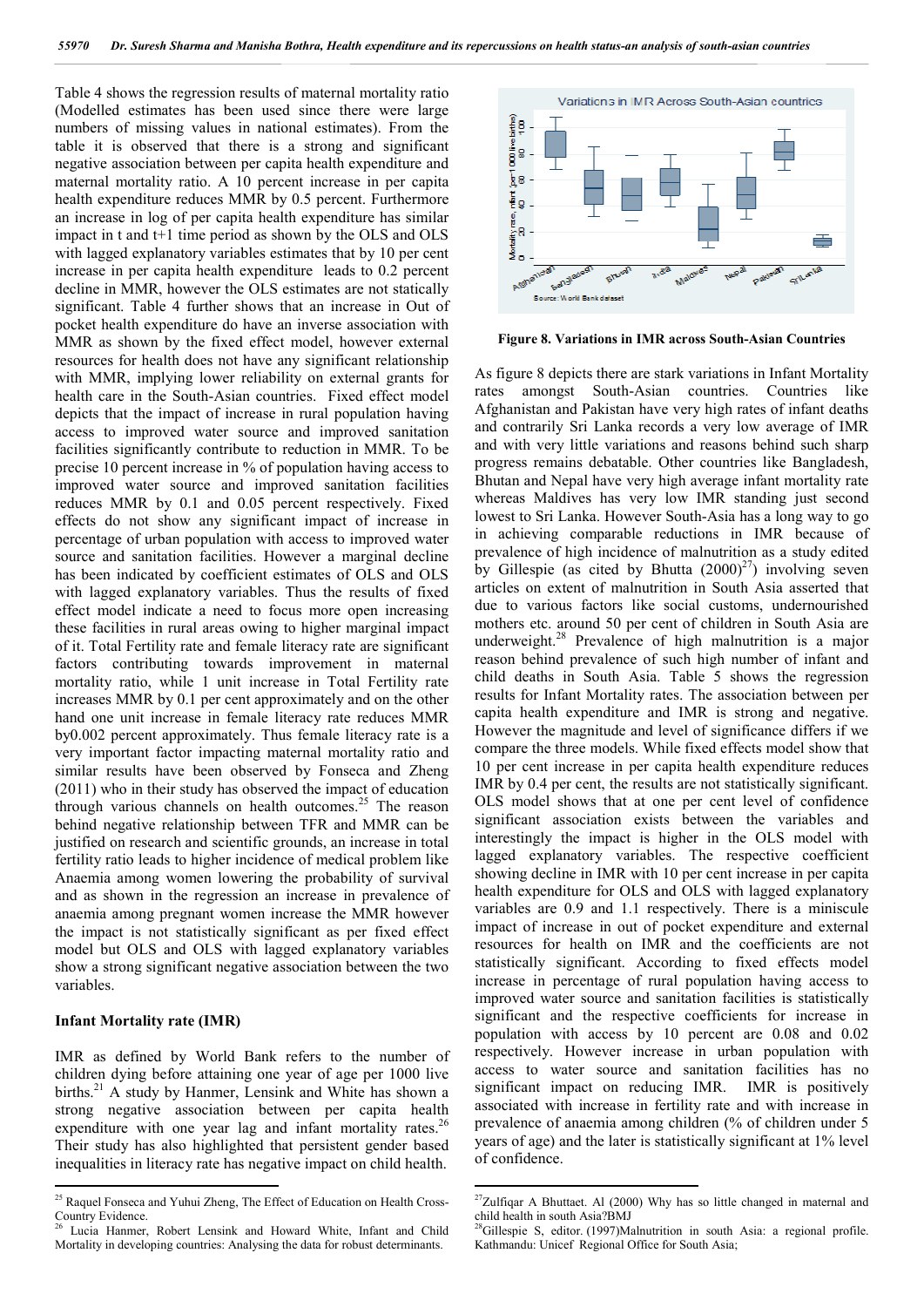#### **Table 4. Regression Results for Maternal Mortality Ratio**

|                                                                       | (1)            | (2)                                             | (3)                  |
|-----------------------------------------------------------------------|----------------|-------------------------------------------------|----------------------|
| <b>VARIABLES</b>                                                      | Robust OLS     | Robust OLS with lagged<br>explanatory variables | <b>Fixed Effects</b> |
| Log of Per Capita Health Expenditure                                  | $-0.0299$      | $-0.0228$                                       | $-0.0523**$          |
|                                                                       | (0.0225)       | (0.0222)                                        | (0.0173)             |
| Out of Pocket Health Expenditure                                      | $-0.000597$    | $-0.000407$                                     | $-0.00327***$        |
|                                                                       | (0.000704)     | (0.000688)                                      | (0.000822)           |
| <b>External Resources for Health</b>                                  | $0.00661***$   | $0.00612***$                                    | 0.000943             |
|                                                                       | (0.00114)      | (0.00109)                                       | (0.000949)           |
| % of rural population having access to Improved Water Source          | $0.00374***$   | $0.00406***$                                    | $-0.0140***$         |
|                                                                       | (0.00119)      | (0.00120)                                       | (0.00180)            |
| % of urban population having access to Improved Water Source          | $-0.00553***$  | $-0.00557***$                                   | 0.00246              |
|                                                                       | (0.00181)      | (0.00171)                                       | (0.00232)            |
| % of rural population having access to Improved Sanitation Facilities | $-0.00196$ *** | $-0.00187***$                                   | $-0.00485***$        |
|                                                                       | (0.000665)     | (0.000648)                                      | (0.00111)            |
| % of urban population having access to Improved Sanitation Facilities | $-0.00478$ *** | $-0.00505***$                                   | 0.00682              |
|                                                                       | (0.00123)      | (0.00121)                                       | (0.00429)            |
| <b>Total Fertility Rate</b>                                           | $0.0597***$    | $0.0622***$                                     | $0.0988***$          |
|                                                                       | (0.0121)       | (0.0119)                                        | (0.0220)             |
| Female Literacy Rate                                                  | $-0.00250**$   | $-0.00256***$                                   | $-0.00193**$         |
|                                                                       | (0.000959)     | (0.000917)                                      | (0.000599)           |
| Prevalence of Anaemia among Women                                     | $0.0182***$    | $0.0177***$                                     | 0.00278              |
|                                                                       | (0.00109)      | (0.00109)                                       | (0.00264)            |
| Constant                                                              | $2.046***$     | $2.035***$                                      | $3.041***$           |
|                                                                       | (0.179)        | (0.173)                                         | (0.391)              |
| <b>Observations</b>                                                   | 144            | 144                                             | 144                  |
| R-squared                                                             | 0.977          | 0.978                                           | 0.968                |
| Overall R-squared                                                     |                |                                                 | 0.402                |
| Number of ctryl                                                       |                |                                                 | 8                    |
| <b>Country FE</b>                                                     |                |                                                 | Yes                  |

Robust standard errors in parentheses \*\*\*  $p<0.01$ , \*\*  $p<0.05$ , \*  $p<0.1$ 

### **Table 5. Regression results for Infant Mortality Rate**

|                                         | (1)           | (2)                                          | (3)                  |
|-----------------------------------------|---------------|----------------------------------------------|----------------------|
| <b>VARIABLES</b>                        | Robust OLS    | Robust OLS with lagged explanatory variables | <b>Fixed Effects</b> |
| Log of per capita health expenditure    | $-0.0924***$  | $-0.112***$                                  | $-0.0401$            |
|                                         | (0.0162)      | (0.0173)                                     | (0.0296)             |
| Out of Pocket Health Expenditure        | $0.00364***$  | $0.00365***$                                 | $-0.000537$          |
|                                         | (0.000596)    | (0.000600)                                   | (0.000624)           |
| <b>External Resources For Health</b>    | $-0.00280***$ | $-0.00260***$                                | $-0.000228$          |
|                                         | (0.000762)    | (0.000804)                                   | (0.000507)           |
| Population 0-14 years                   | $0.0234***$   | $0.0220***$                                  | $0.0143**$           |
|                                         | (0.00219)     | (0.00219)                                    | (0.00473)            |
| <b>Total Fertility Rate</b>             | 0.0204        | 0.0150                                       | 0.0105               |
|                                         | (0.0145)      | (0.0140)                                     | (0.0426)             |
| Female Literacy Rate                    | $-0.00104*$   | $-0.000905$                                  | $-0.000137$          |
|                                         | (0.000559)    | (0.000565)                                   | (0.000685)           |
| Prevalence of anaemia among children    | $0.00556***$  | $0.00542***$                                 | $0.00435**$          |
|                                         | (0.000665)    | (0.000680)                                   | (0.00175)            |
| Improved Sanitation Facilities in Rural | $-0.00582***$ | $-0.00618***$                                | $-0.00220$           |
|                                         | (0.000483)    | (0.000468)                                   | (0.00158)            |
| Improved Sanitation Facilities in Urban | $0.00576***$  | $0.00610***$                                 | $0.00732*$           |
|                                         | (0.000897)    | (0.000892)                                   | (0.00316)            |
| Improved Water Source in Rural          | $0.00506***$  | $0.00505***$                                 | $-0.00827**$         |
|                                         | (0.000923)    | (0.000937)                                   | (0.00276)            |
| Improved Water Source in Urban          | $-0.0120***$  | $-0.0123***$                                 | 0.00258              |
|                                         | (0.000911)    | (0.000909)                                   | (0.00246)            |
| Constant                                | $1.039***$    | $1.094***$                                   | $0.992***$           |
|                                         | (0.152)       | (0.155)                                      | (0.277)              |
| <b>Observations</b>                     | 144           | 144                                          | 144                  |
| R-squared                               | 0.978         | 0.978                                        | 0.969                |
| Overall R-squared                       |               |                                              | 0.623                |
| Number of ctryl                         |               |                                              | 8                    |
| Country FE                              |               |                                              | Yes                  |

Robust standard errors in parentheses \*\*\* p<0.01, \*\* p<0.05, \* p<0.1

Female literacy has an important role in reducing infant death, although the magnitude is very small as per fixed effects model but the link has been established by various authors like Desai and Alva (1998) who in their study has concluded a strong and significant association between mother's education and infant mortality rate suggesting that education is an instrumental

variable signifying the socio-economic conditions of the family.<sup>29</sup>

<sup>&</sup>lt;sup>29</sup>Sonalde Desai and Soumya Alva, Maternal Education and Child Health: Is there a strong casual relationship.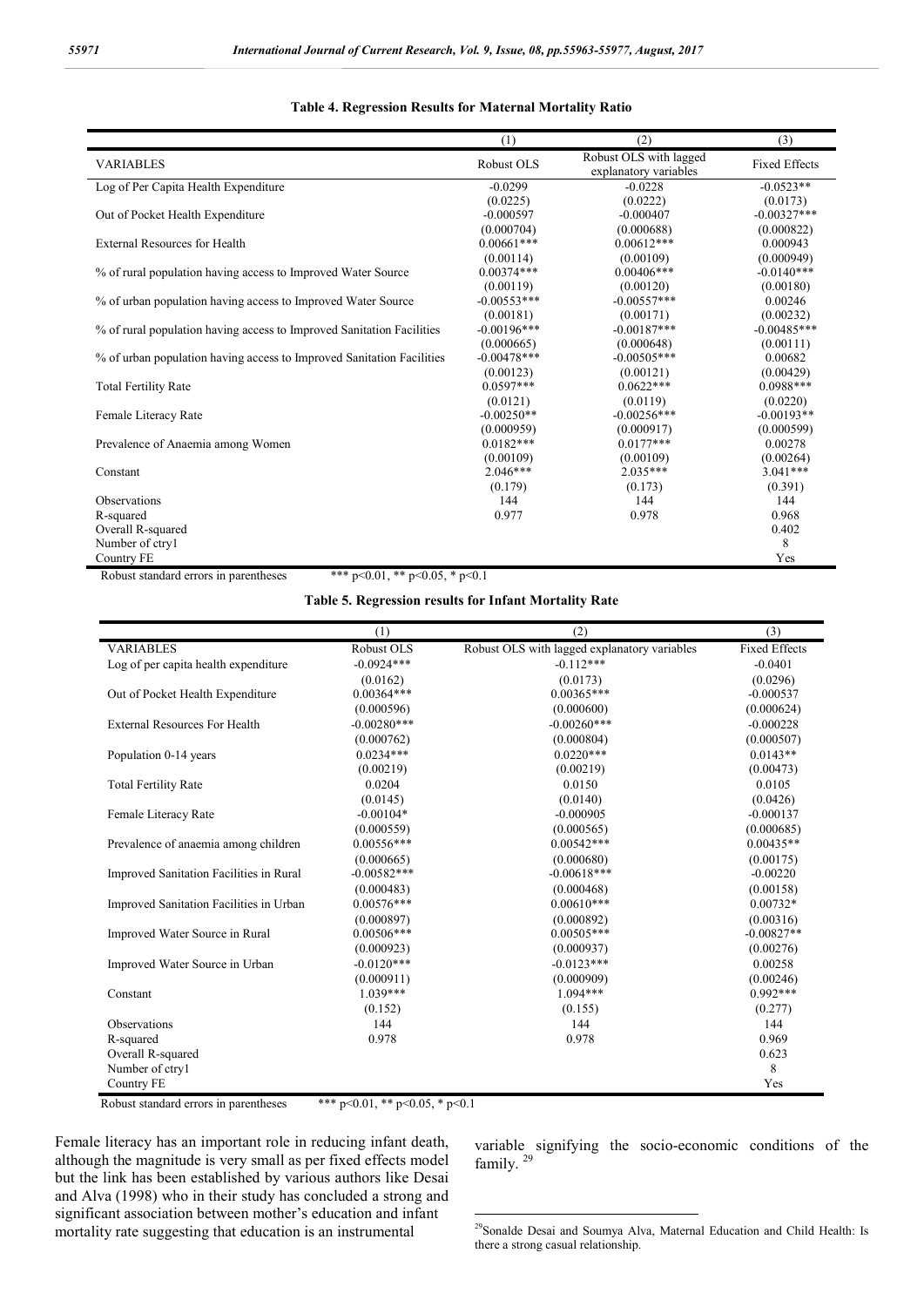#### **Table 6. Regression results for under 5 mortality rate**

|                                             | (1)                                                       | (2)                                          | (3)                  |
|---------------------------------------------|-----------------------------------------------------------|----------------------------------------------|----------------------|
| <b>VARIABLES</b>                            | Robust OLS                                                | Robust OLS with lagged explanatory variables | <b>Fixed Effects</b> |
| Log of Per Capita Health Expenditure        | $-0.0719***$                                              | $-0.0964***$                                 | $-0.0505*$           |
|                                             | (0.0191)                                                  | (0.0222)                                     | (0.0368)             |
| Out of Pocket Health Expenditure            | $0.00364***$                                              | $0.00363***$                                 | $-0.000210$          |
|                                             | (0.000644)                                                | (0.000663)                                   | (0.000691)           |
| <b>External Resources for Health</b>        | $-0.00274***$                                             | $-0.00265***$                                | $-0.000133$          |
|                                             | (0.000844)                                                | (0.000915)                                   | (0.000661)           |
| Prevalence of Anaemia among children        | $0.00698***$                                              | $0.00671***$                                 | 0.00421              |
|                                             | (0.000726)                                                | (0.000778)                                   | (0.00242)            |
| <b>Improved Water Sources Rural</b>         | $-0.00412***$                                             | $-0.00407$ ***                               | $-0.00899**$         |
|                                             | (0.00112)                                                 | (0.00113)                                    | (0.00324)            |
| Improved Water Source Urban                 | $-0.0111***$                                              | $-0.0114***$                                 | 0.00321              |
|                                             | (0.00101)                                                 | (0.000992)                                   | (0.00285)            |
| <b>Improved Sanitation Facilities Rural</b> | $-0.00522***$                                             | $-0.00573***$                                | $-0.00163$           |
|                                             | (0.000571)                                                | (0.000569)                                   | (0.00179)            |
| Improved Sanitation Facilities Urban        | $0.00502***$                                              | $0.00547***$                                 | $0.00851*$           |
|                                             | (0.000969)                                                | (0.000965)                                   | (0.00404)            |
| <b>Immunization Measles</b>                 | $-0.00105*$                                               | $-0.000756$                                  | $-0.000535$          |
|                                             | (0.000596)                                                | (0.000705)                                   | (0.000556)           |
| Female Literacy Rate                        | $-0.00113*$                                               | $-0.00101*$                                  | $-0.000379*$         |
|                                             | (0.000591)                                                | (0.000600)                                   | (0.000702)           |
| <b>Total Fertility Rate</b>                 | 0.0251                                                    | 0.0173                                       | 0.0326               |
|                                             | (0.0185)                                                  | (0.0177)                                     | (0.0510)             |
| Population ages 0-14 years                  | $0.0240***$                                               | $0.0223***$                                  | $0.0165**$           |
|                                             | (0.00269)                                                 | (0.00268)                                    | (0.00582)            |
| Constant                                    | $1.137***$                                                | $1.198***$                                   | $0.814**$            |
|                                             | (0.168)                                                   | (0.173)                                      | (0.338)              |
| <b>Observations</b>                         | 144                                                       | 144                                          | 144                  |
| R-squared                                   | 0.974                                                     | 0.973                                        | 0.937                |
| Overall R-squared                           |                                                           |                                              | 0.538                |
| Number of ctryl                             |                                                           |                                              | 8                    |
| Country FE                                  |                                                           |                                              | Yes                  |
| أماله ماله ماله                             | 0.05 <sub>0</sub><br>$0.01$ $0.4$<br>$\sim$ $\sim$ $\sim$ |                                              |                      |

Robust standard errors in parentheses \*\*\*  $p<0.01$ , \*\*  $p<0.05$ , \*  $p<0.1$ 



**Figure 9. Variations in U5MR across South-Asian countries**



**Figure 10. Income Based Differentials in the Pattern of Health Expenditure and Health Indicators**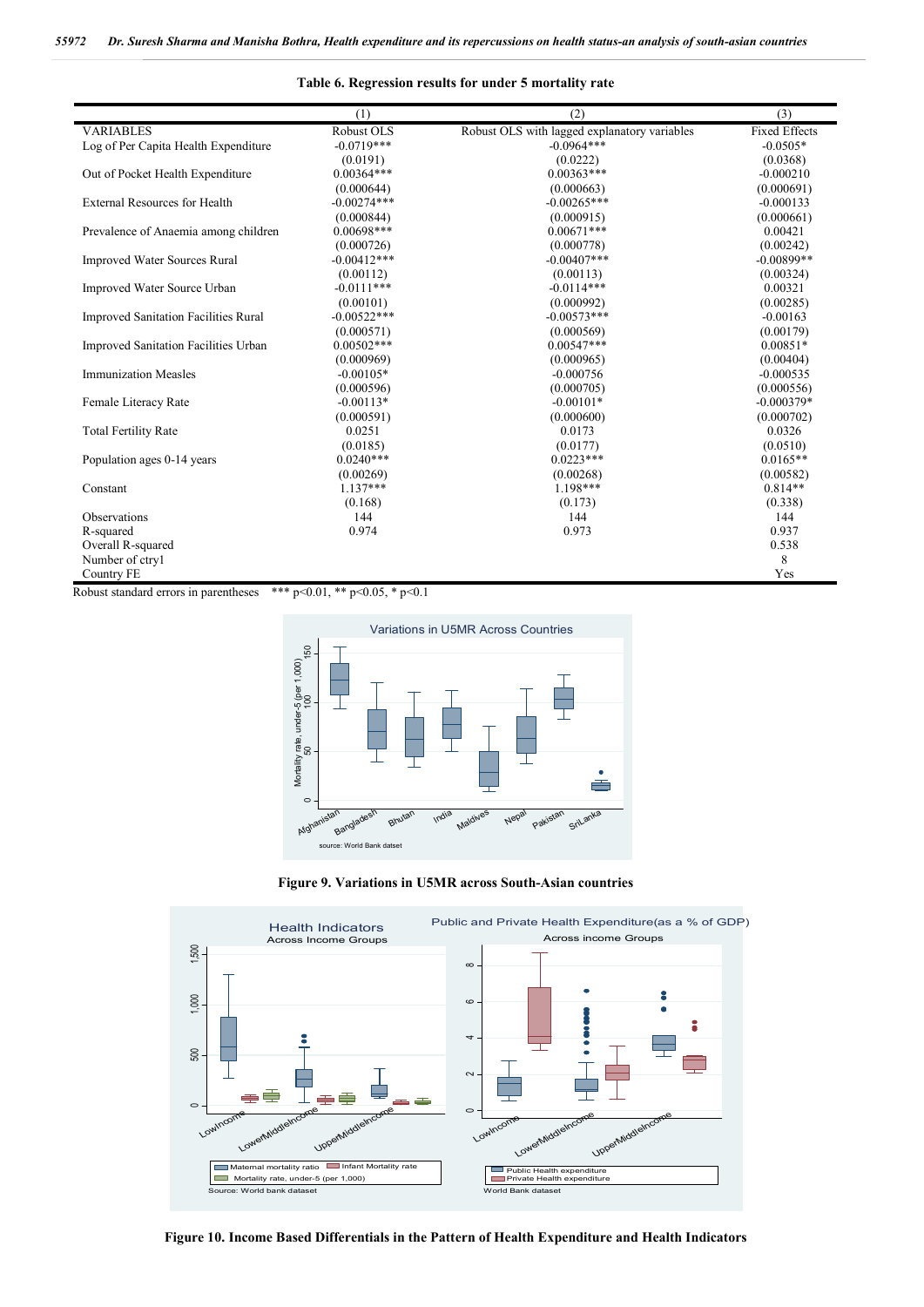# **Under five Mortality Rate (U5MR)**

U5MR as defined by World Bank refers to the number of children dying before reaching the age of five per 1,000 live  $births<sup>21</sup>$ . As per the global estimates there has been a stark decline of around 50 per cent in U5MR since 1990. The number of children dying before reaching five years of age has dropped from 91 deaths per 1000 live births in 1990 to 43 in  $2015^{30}$  As depicted in Figure 4 South-Asian countries has also achieved 50 per cent decline in U5MR in 2014 as compared to the initial levels in 1990 however it still ranks second highest with 1 in every 19 children dying before attaining five years of age which is relatively very high as compared to the average ratio of 1 in every 147 in the high income groups accounting for 3 deaths in 10 global deaths.<sup>30</sup> Overall South Asian group as a whole is close to achieving its targets, the country specific differentials remains.

Figure 9 shows the box plots of variations in under 5 mortality rates in South-Asian countries. Similar to other indicators MMR and IMR Afghanistan has the highest number of children dying before attaining the age of 5 and Sri Lanka has the lowest ratio. While other countries like Bangladesh, Bhutan and India have lower U5MR as compared to Afghanistan and Pakistan but the ratio is still very high. While the U5MR of Maldives is comparatively lower the ratio of Pakistan is very high just next to Afghanistan. Gillespie as cited by Bhutta as mentioned earlier asserts that "*over 50% of the world's malnourished children and low birthweight infants live in south Asia*" (Bhutta 2000).<sup>27</sup> Table 6 shows the regression results for under 5 mortality rates. The effect of per capita health expenditure is higher than for other indicators and indicates a statistically significant inverse relation with U5MR. The coefficient of 0.05 in fixed effect model indicates that a 10 percent increase in per capita health expenditure reduces Under 5 mortality rate by half a per cent. The coefficients of OLS and OLS with lagged explanatory variables are 0.72 and 0.96 respectively indicating that the effect of increase in per capita health expenditure is higher in the t+1 time period than in the current time period t. While the direction is positive in OLS and OLS with lagged explanatory variables model the fixed effect model although indicates a negative association with U5MR but the magnitude is very small and is not statistically significant, similar results are obtained for external resources for health. However the coefficients of OLS and OLS with lagged variables with regard to external resources for health are negative and statistically significant at 1 per cent level of confidence. Fixed effect model show a positive association between U5MR and total fertility rate and prevalence of anaemia among children but the coefficients are not statistically significant. Female literacy rate is statistically significant factor at 10 per cent level of confidence in reducing U5MR and link between mother's education and child's health is apparent from various studies like that of Desai and Alva.<sup>29</sup> Similar to MMR and IMR results the coefficients of fixed effect model show a greater marginal impact of increase in percentage of rural population having access to improved water source and sanitation facilities in reducing the number of children dying before the age of 5 than an increase in proportion of urban population with improved access to water and sanitation facilities. Precisely 10 percent increase in the rural population having access to improved water source and sanitation facilities reduces under 5 mortality rate by 0.09 and 0.016 per cent respectively.

The results show that under 5 deaths goes down with an increase in the percentage of children who are immunized with measles vaccine and as UNICEF report suggests that approximately one third of the under 5 deaths can be prevented by immunization/vaccination.<sup>31</sup> Our results confer with these findings and show a strong and significant negative association of under 5 mortality rate with Measles Immunization. A report by UNICEF on Universal Immunization coverage $32$  identifies South-Asia as one of the region which is lagging far behind in the immunization coverage and India and Pakistan were amongst the countries having largest cohort of unvaccinated children and shows that although India has made progress in recent years Pakistan is still at a stagnant position, precisely the reason for having such high number of deaths of children under the age of five as shown in Figure 9 thus Immunization plays an important role in reducing the number of deaths of children under five years.

## **Income Based differentials**

Figure 10 shows the differences in health indicators and pattern of spending across different income groups (defined according to World Bank's criterion). It is observed that low income countries have higher rates of MMR, IMR and U5MR as compared to Lower Middle or Upper Middle income groups since lower income countries are categorised by prevalence of high rates of poverty, malnutrition, low literacy etc. Further the problem is exaggerated by low public spending on health care and thus the patterns of spending are worth noting, While Upper Middle Income has higher proportion of public health expenditure than private health expenditure, the case is opposite for the lower income group i.e. Low Income Group has very high percentage of private health expenditure (as a  $\%$ of GDP) as compared to public health expenditure (as a % of GDP). A study by Ketsche *et al* (2011) has noted that any form of health spending will be collected in form of taxes and their results showed that a higher portion of the income is spent by low income families on health care as compared to the higher income groups in  $US^{33}$  Our results show that it is true for the countries as well, lower income countries tends to have higher out of pocket health expenditure as compared to higher income groups.

#### **Discussion, Conclusion and Policy Recommendations**

Although all the South-Asian countries have shown an improvement in the key health indicators over the years but the pace of improvement differs across the countries. While countries like India, Bangladesh, Bhutan has shown greater improvement in health indicators over the last two decades, others like Afghanistan and Pakistan have recorded a slow reduction in the mortality indicators. Maldives and Sri Lanka have shown a remarkable performance in terms of all the indicators and surprisingly Sri Lanka has noted a reduction in IMR, MMR and U5MR despite a decline in percentage of GDP devoted to health care over the years.

 <sup>30</sup>Levels & Trends in Child Mortality, 2015, Estimates Developed by the UN Inter-agency Group for Child Mortality Estimation.

 <sup>31</sup>http://www.unicef.org/immunization/

<sup>&</sup>lt;sup>32</sup> Progress and Challenges with Achieving Universal Immunization Coverage: 2015 Estimates of Immunization Coverage.

<sup>33</sup>Patricia Ketsche, E. Kathleen Adams, Sally Wallace, Viji Diane Kannan and Harini Kannan, Do Lower-Income Families Pay A Higher Share Of Income Toward National Health Care Spending Than Higher-Income Families do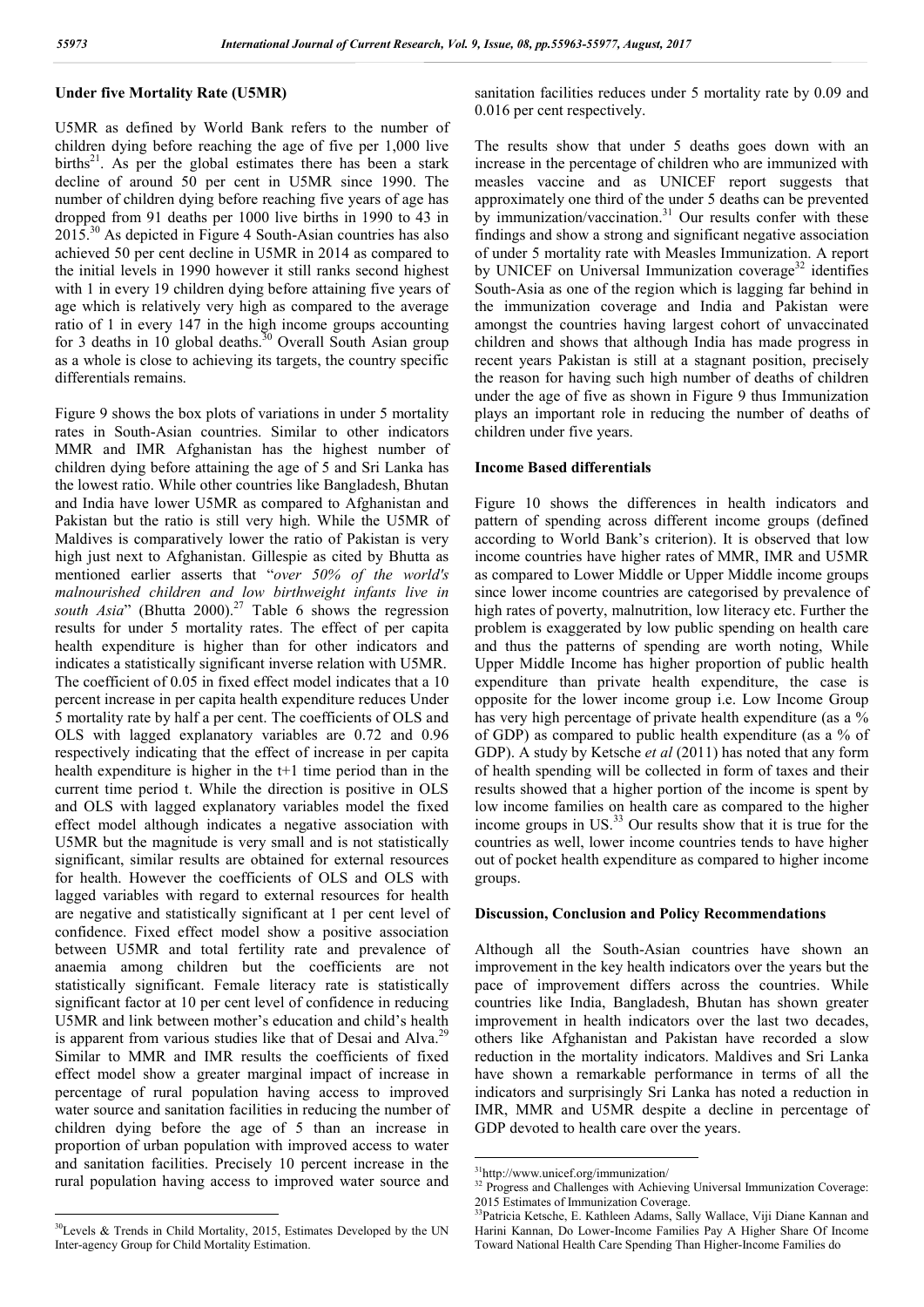Herwartz and Theilin (2000) points out that country specific effects lead to differentials in their health care expenditures<sup>34</sup> and there were observable differences in trends of spending on health care across South-Asian countries. Countries like Afghanistan, Maldives, and Nepal have spent an increased proportion of their GDP on health and contrarily countries like Bhutan and Sri Lanka have reduced the proportion of GDP spent on health. While countries like India Pakistan and Bangladesh allocated a stagnant proportion with marginal increase to percentage of GDP spent on health over the years. There are stark variations in the per capita health expenditure ranging from 2,095 US\$ in OECD countries to 24 US\$ in South Asian countries.<sup>20</sup>Despite having persistent poverty, low life expectancy, prevalence of high rates of malnutrition, infant mortality rates, high incidence of TB and HIV along with poor sanitation facilities and poor healthcare access the healthcare expenditure has been very low in South-Asian countries as mentioned by Hate and Gannon  $(2010)$  in their study<sup>35</sup>

Although all the South-Asian countries have shown an improvement in the key health indicators over the years but the pace of improvement differs across the countries. While countries like India, Bangladesh has shown greater elasticity of improvement in health indicators with an increase in per capita health expenditure, others like Afghanistan, Nepal and Sri Lanka have lower elasticities i.e. increasing per capita health expenditure did not had much impact on health indicators. There were observable differences in trends of spending across countries. Countries like Afghanistan, Maldives, and Nepal have spent an increased proportion of their GDP on health and contrarily countries like Bhutan and Sri Lanka have reduced the proportion of GDP spent on health. While countrieslike India Pakistan and Bangladesh allocated a stagnant proportion with marginal increase to percentage of GDP spent on health over the years. The regression results show that public health expenditure is a significant contributor to improvement in health outcomes. However after controlling for other variables the partial effect of the per capita public expenditure on these health outcomes is comparatively lower. This implies that the other factors like access to sanitation, total fertility rate and education are significant contributors to improvement in health outcomes apart from health expenditure. The maternal mortality ratio is highest in Afghanistan and despite of a steep decline from as high as  $1600$  in 2002 to 330 in 2010 lot more needs to be done to improve the status of maternal and child health. Descriptive statistics of India and Bangladesh asserts that despite having higher per capita gross domestic product India lags behind Bangladesh in terms of health Indicators. Sri Lanka has the lowest mortality rates as compared to other countries despite spending a very low percentage of their GDP on health. The case study of India analyzes the impact of National Health Mission as a scheme on the health indicators. It is observed that post 2005 there has been a slight improvement in the key health indicators. A steep decline has been observed in all the key health indicators post the introduction of the scheme. The elasticity of improvement has significantly increased post 2005 i.e. with increased allocation the mortality rates are declining at a higher pace as compared to the period before 2005 where elasticity was very low.

Thus, we can conclude that though public health expenditure is an important factor but other social factors such as education, poverty, strong governance, community involvement at all the levels and health infrastructure and private expenditure does have a strong impact on health status of a country. Thus South-Asian countries needs to focus not only upon building the health infrastructure but also focus upon policies to improve the education system, ensuring equitable access to sanitation facilities and involve greater community involvement.

Although all the South-Asian countries have shown an improvement in the key health indicators over the years but the pace of improvement differs across the countries. While countries like India, Bangladesh has shown greater elasticity of improvement in health indicators with an increase in per capita health expenditure, others like Afghanistan, Nepal and Sri Lanka have lower elasticities i.e. increasing per capita health expenditure did not had much impact on health indicators. There were observable differences in trends of spending across countries. Countries like Afghanistan, Maldives, and Nepal have spent an increased proportion of their GDP on health and contrarily countries like Bhutan and Sri Lanka have reduced the proportion of GDP spent on health. While countries like India Pakistan and Bangladesh allocated a stagnant proportion with marginal increase to percentage of GDP spent on health over the years. The regression results show that public health expenditure is a significant contributor to improvement in health outcomes. However after controlling for other variables the partial effect of the per capita public expenditure on these health outcomes is comparatively lower. This implies that the other factors like access to sanitation, total fertility rate and education are significant contributors to improvement in health outcomes apart from health expenditure. The maternal mortality ratio is highest in Afghanistan and despite of a steep decline from as high as 1600 in 2002 to 330 in 2010 lot more needs to be done to improve the status of maternal and child health. Descriptive statistics of India and Bangladesh asserts that despite having higher per capita gross domestic product India lags behind Bangladesh in terms of health Indicators. Sri Lanka has the lowest mortality rates as compared to other countries despite spending a very low percentage of their GDP on health.

The case study of India analyzes the impact of National Health Mission as a scheme on the health indicators. It is observed that post 2005 there has been a slight improvement in the key health indicators. A steep decline has been observed in all the key health indicators post the introduction of the scheme. The elasticity of improvement has significantly increased post 2005 i.e. with increased allocation the mortality rates are declining at a higher pace as compared to the period before 2005 where elasticity was very low. Thus, we can conclude that though public health expenditure is an important factor but other social factors such as education, poverty, strong governance, community involvement at all the levels and health infrastructure and private expenditure does have a strong impact on health status of a country. Thus South-Asian countries needs to focus not only upon building the health infrastructure but also focus upon policies to improve the education system, ensuring equitable access to sanitation facilities and involve greater community involvement. The regression results show that per capita public health expenditure is a significant contributor to improvement in health outcomes. However after controlling for other variables the partial effect of the per capita public expenditure on these

<sup>&</sup>lt;sup>34</sup>Helmut Herwartz, Bernd Theilen (2000), The determinants of health care expenditure:Testing pooling restrictions in small samples. 35Vibhuti Hate and Seth Gannon (2010), Public Health in South Asia.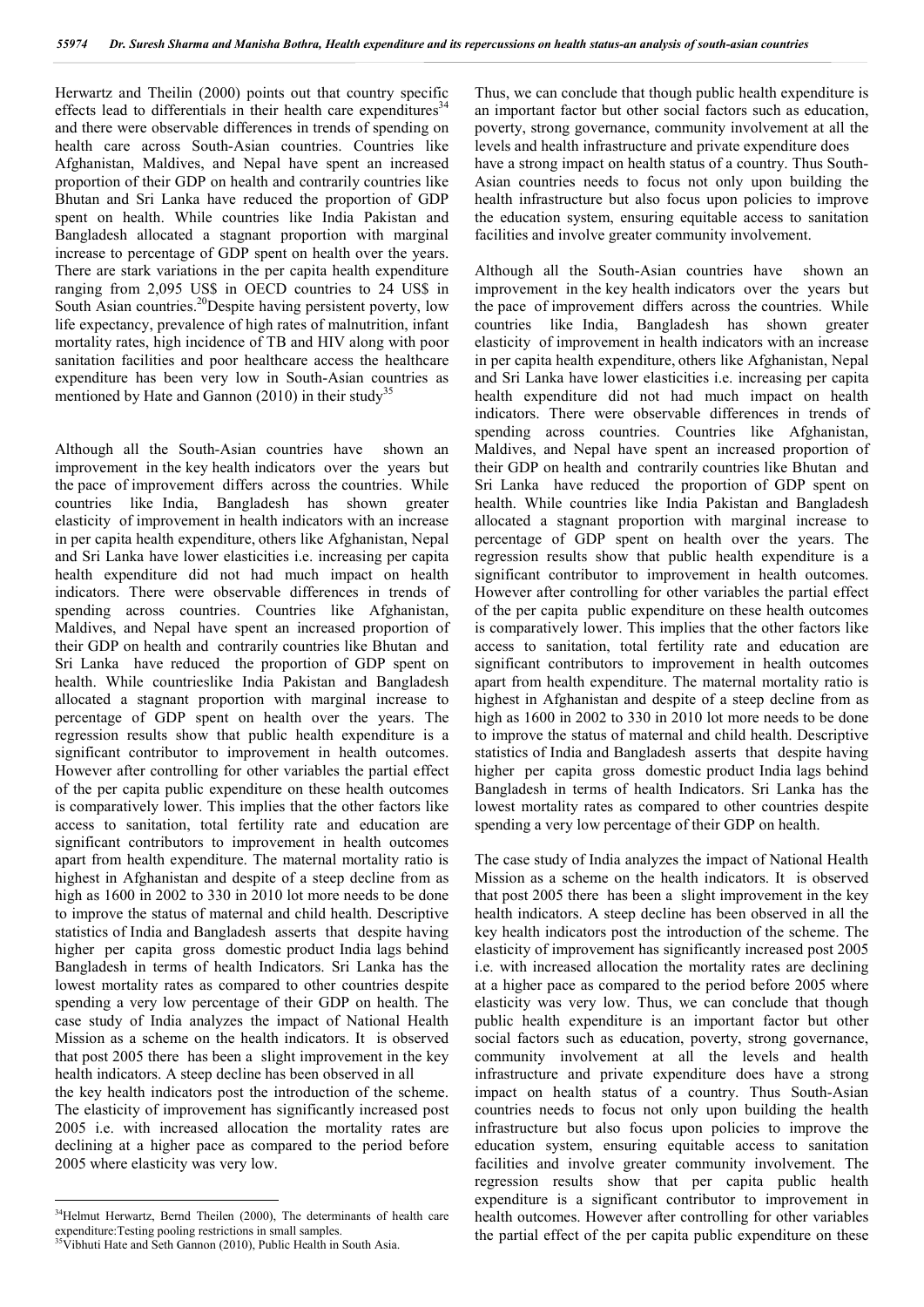health outcomes is comparatively lower. This implies that the other factors like access to improved sanitation facilities, improved water source total fertility rate and female literacy rate are significant contributors to improvement in health outcomes apart from health expenditure. The results are in line with the literature review that although public health spending is a significant factor in improving the health outcomes, the role of specific socio-economic factors of a country cannot be neglected and these factors determine the pace and direction of success that increased expenditure can meet.

Various literatures have mentioned regarding the sorry position of South-Asian countries in terms of maternal mortality ratio which ranks second highest just next to Sub-Saharan Africa in the global estimates, South-Asian countries alone accounts for 24 per cent of the total maternal deaths across the globe.<sup>23</sup>A study by Zulfiqar A.Bhutta*et al*. (2000) has concluded that despite a decent improvement in technological aspect the status of women and child health is substandard in South-Asia as compared to other nations the situation is further aggravated by the presence of the backward status of women and economic inequality.36The average maternal mortality ratio over the years has been highest in Afghanistan as depicted in Table 2 and despite a steep decline from 1600 in 2002 to 330 in 2010 lot more needs to be done to improve the status of maternal health in Afghanistan and as shown in 2Afghanistan has a very high total fertility rate thus there is a need to focus upon methods of family planning which has a significant negative impact on maternal mortality ratio as the regression results show. Pakistan also shows the similar descriptive statistics that is higher MMR and very high TFR. Nepal has a very high mean value of maternal mortality ratio as shown in Table 2, this can be attributed to not only persistence of high TFR but also very low percentage of population having access to improved sanitation facilities as shown in Table 3.

Torre and Myrskylain (2011) study the link between income inequality and health of the population and suggest that policies designed to reduce income inequality might result in improvement in child health specifically a male child.<sup>37</sup>A study by Zuehlke have highlighted that despite global reduction in under 5 mortality rate, the dimensions of success are unevenly distributed. The author asserted that Sub-Saharan Africa and Asia together accounted for almost 95 per cent of total number of the children below age 5 dying. Further bifurcation show that 5 countries India, Nigeria, Democratic Republic of Congo, Pakistan, and China accounts for almost 50 percent of total deaths and India and Nigeria together contribute almost 33 per cent of the total deaths.<sup>38</sup> The present study also indicates similar results with regard to child health in South-Asian countries. Child Health has significant negative association with increase in per capita health expenditure. Although public health expenditure is an important indicator but the role of vaccination and immunisation is no less in reducing the number of child deaths thus policy initiatives involving improvements in Immunization coverage are strongly recommended in the South-Asian region. Apart from high MMR Afghanistan also have the highest IMR and U5MR and an overview of the country by World Bank states that around 41 per cent of children under five years of age suffers from chronic incidence of malnutrition and vitamin and mineral deficiency among women and children is highly prevalent.<sup>39</sup> The prevalence rate of undernutrition is very high in Afghanistan, Bangladesh, Pakistan and India ranging from 38 per cent to 51 per cent and despite having lower MMR, IMR and U5MR as compared to Sub-Saharan countries the undernutrition prevalence in these south-Asian countries outweighs the figure of about 26 per cent in sub-Saharan African countries.<sup>40</sup> An overview of malnourished children in South Asia by World Bank suggests that despite having highest number of malnourished children, nutrition programs are not considered as a priority initiative by the government or other agencies precisely due to the identification problem involved in defining the incidence of malnutrition, less demand for such policies and curbed say of poor families who are ultimate sufferers of the malnutrition. $40$ Almost 23 per cent of total people suffering from hunger lives in South-Asia, however the numbers are underestimated since it does not identify correctly the overall hunger burden inclusive of lack of enough nutrients in the diet, less calorie intake than required etc. thus South Asia Food and Nutrition Security Initiative (SAFANSI) was launched with a focus on ensuring food and nutrition security in the South-Asia region.<sup>41</sup>

Thus, it can be concluded that though per capita public health expenditure is an important factor but other social factors such as education, poverty, strong governance, community involvement at all the levels and health infrastructure does have a strong impact on the health status of a country since these factor determines the pace and direction of improvement which the enhance public expenditure aims at. However private health expenditure is not a significant factor contributing in the improvement of health. Female literacy rate is a dominant factor affecting all the health outcomes as increase in female literacy rate will reciprocate itself into more awareness among women regarding importance of ante-natal check-ups, proper intake of necessary nutrients and supplements, thus reduces chances of maternal deaths and proper maternal care manifests into better child health and increases the probability of their survival. These views are consistent with the literature that there exists a strong association between educated mothers and better maternal and child health. A study by Botting *et al*. (2010) indicates that countries with improved sanitation are 8 to 9 times likely to have a positive impact on reduction in infant and child mortality. Thus their study acknowledges that there is a strong association between accessibility to improved water and sanitation and decline in infant and child deaths.<sup>42</sup> The present study identifies similar results with only a miniscule departure that elasticity of improvement in maternal and child health indicators is higher and negative with an increase in the percentage of rural population having access to improved water source and sanitation facilities as compared to the urban population. Thus South-Asian countries needs to focus not only upon building the health infrastructure but also focus

<sup>&</sup>lt;sup>36</sup>Zulfiqar A Bhuttaet. alWhy has so little changed in maternal and child health in south Asia?BMJ. 2000 Sep 30; 321(7264): 809–812.

 $37R$ oberta Torre and MikkoMyrskyla (2011), Income inequality and population health: a panel data analysis on 21 developed countries, MPIDR Working Paper WP 2011-006

<sup>&</sup>lt;sup>38</sup>Eric Zuehlke, Child Mortality Decreases Globally and Immunization Coverage Increases, Despite Unequal Access.

 <sup>39</sup>http://www.worldbank.org/en/country/afghanistan/overview

<sup>40</sup>http://web.worldbank.org/WBSITE/EXTERNAL/COUNTRIES/SOUTHASI AEXT/0,,contentMDK:20842002~pagePK:146736~piPK:146830~theSitePK:2 23547,00.html

<sup>41</sup>http://www.worldbank.org/en/region/sar/brief/food-nutrition-securityinitiative-safansi

<sup>&</sup>lt;sup>12</sup>Botting M., Porbeni E., Joffres M., Johnston B., Black and Mills E.(2010) Water and sanitation infrastructure for health: The impact of foreign aid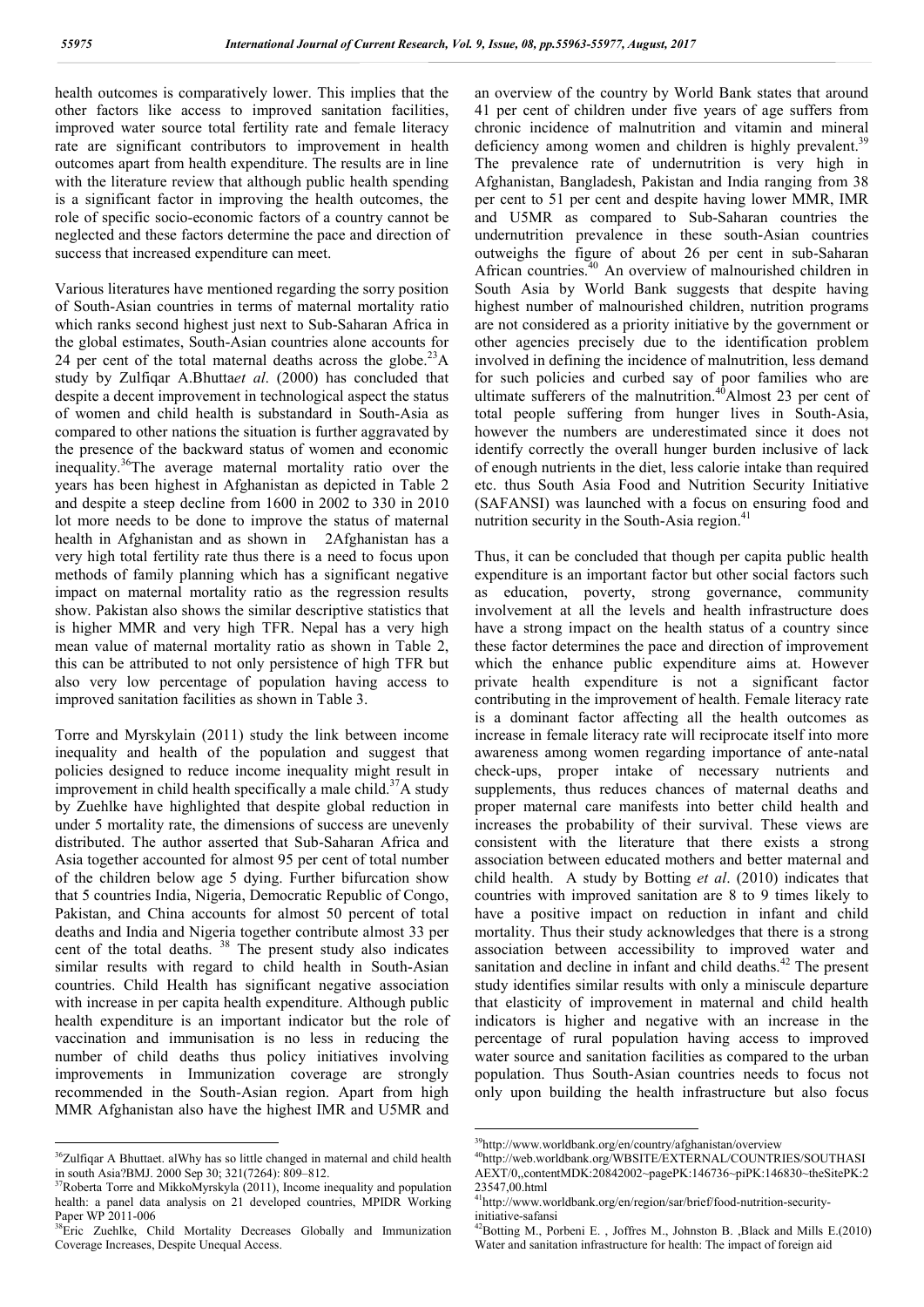upon policies to improve the education system and promote female education, design more policies ensuring equitable and enhanced access to sanitation facilities, and take policy initiatives on family planning since TFR of all the South-Asian countries except Sri Lanka is very high. Owing to the fact that maximum number of deaths is attributed to the problems pertaining from malnourishment, nourishment programmes like South Asia Food and Nutrition Security Initiative (SAFNA) should be undertaken and programs involving greater community involvement needs to be undertaken to spread awareness.

# **REFERENCES**

- Adam Wagstaff and Mariam Claeson 2004. The Millennium Development Goals for Health, Rising To The Challenges, 29673, The World Bank. http://web.worldbank.org/archive/ website01063/WEB/IMAGES/296730PA.PDF
- Andrew Sunil Rajkumar, VinayaSwaroop, 2008. Public spending and outcomes: Does governance matter?, Journal of Development Economics 86, 96–111. http://www.unicef.org/socialpolicy/files/Public\_spending\_a nd\_outcomes\_governance.pdf
- Baldacci E., Guin-Siu M.T., Mello L.D. 2003. "More On The Effectiveness Of Public Spending On Health Care And Education: A Covariance Structure Model", Journal of International Development J. Int. Dev. 15, 709–725, Published online in Wiley Inter Science www.interscience. wiley.com
- Berger, Mark. C. & Messer, Jodi. 2002. "Public financing of health expenditures, insurance, and health outcomes", Applied Economics, 34, 2105–2113 http://dx.doi.org/10. 1080/00036840210135665, http://www.tandfonline.com/ doi/pdf/10.1080/00036840210135665
- Botting M., Porbeni E., Joffres M., Johnston B. ,Black and Mills E. 2010. Water and sanitation infrastructure for health: The impact of foreign aid. http://www.globalization andhealth.com/content/6/1/12
- Eric Zuehlke, Child Mortality Decreases Globally and Immunization Coverage Increases. Despite Unequal Access, Population reference Bureau. http://www.prb.org/ Publications/Articles/2009/childmortality.aspx
- Francesco Grigoli and Javier Kapsoli, 2013. Waste Not, Want Not: The Efficiency of Health Expenditure in Emerging and Developing Economies, IMF Working Paper, WP/13/187. https://www.imf.org/external/pubs/ft/wp/2013 /wp13187.pdf
- Helmut Herwartz, Bernd Theilen 2000. The determinants of health care expenditure: Testing pooling restrictions in small samples. http://citeseerx.ist.psu.edu/viewdoc/ download?doi=10.1.1.32.1166&rep=rep1&type=pdf
- http://data.unicef.org/child-mortality/under-five.html
- http://data.worldbank.org/indicator/SH.XPD.PUBL.ZS?order= wbapi\_data\_value\_2014+wbapi\_data\_value+wbapi\_data\_v alue-last&sort=desc
- http://web.worldbank.org/WBSITE/EXTERNAL/COUNTRIE S/SOUTHASIAEXT/0,,contentMDK:20842002~pagePK:1 46736~piPK:146830~theSitePK:223547,00.html
- http://www.ncbi.nlm.nih.gov/pmc/articles/PMC1118621/#B7 http://www.unicef.org/immunization/
- http://www.worldbank.org/en/country/afghanistan/overview
- http://www.worldbank.org/en/region/sar/brief/food-nutritionsecurity-initiative-safansi
- http://www.worldbank.org/en/region/sar/overview#1
- Jean-Pierre Poullier Patricia Hernandez Kei Kawabata William D. Savedoff, 2002. Patterns of Global Health Expenditures: Results for 191 Countries, EIP/HFS/FAR Discussion Paper No. 51, World Health Organization. http://www.who.int/ healthinfo/paper51.pdf
- John C. Anyanwu and Andrew E. O. Erhijakpor 2007. Health Expenditures and Health Outcomes in Africa, African Development Bank, Economic Research Working PaperNo 91. http://www.afdb.org/fileadmin/uploads/afdb/ Documents/Publications/26820442-EN-ERWP-91.PDF
- John Nixon, Philippe Ulmann 2006. The relationship between health care expenditure and health outcomes, The European Journal of Health Economics, Volume 7, Issue 1, pp 7-18
- Levels & Trends in Child Mortality 2015. Estimates Developed by the UN Inter-agency Group for Child Mortality Estimation http://www.childmortality.org/files\_ v20/download/IGME%20report%202015%20child%20mor tality%20final.pdf
- Lucia Hanmer, Robert Lensink and Howard White, Infant and Child Mortality in developing countries: Analysing the data for robust determinants. https://www.ids.ac.uk/files/imr.pdf
- NovignonJ. ,Olakojo S. &Nonvignon J. 2012. "The effects of public and private health care expenditure on health status in sub-Saharan Africa: new evidence from panel data analysis," Health Economics Review, Springer, vol. 2(1), pages 1-8, December. http://www.ncbi.nlm.nih.gov/ pmc/articles/PMC3533939/
- Or, Z. 2001. "Exploring the Effects of Health Care on Mortality Across OECD Countries", OECD Labour Market and Social Policy Occasional Papers, No. 46, OECD Publishing http://dx.doi.org/10.1787/716472585704
- Patricia Ketsche, E. Kathleen Adams, Sally Wallace, Viji Diane Kannan and Harini Kannan, (2011)Do Lower-Income Families Pay A Higher Share Of Income Toward National Health Care Spending Than Higher-Income Families do, Health Affairs 30, no.9 (2011):1637-1646, doi: 10.1377/hlthaff.2010.0712, http://content.healthaffairs. org/content/30/9/1637.full.pdf+html
- Poullier J-P, Hernandez P, Kawabata K, Savedoff DW. 2002. Patterns of global health expenditures: results for 191 countries. WHO Discussion Paper No 51 http://www.who.int/healthinfo/paper51.pdf
- Progress and Challenges with Achieving Universal Immunization Coverage (2015) Estimates of Immunization Coverage: WHO/UNICEF Estimates of National Immunization Coverage (Data as of July 2016). http://www.unicef.org/immunization/files/unicef-whoimmunization-coverage-2015.pdf
- Rad, E.H. 2013. "Comparison of the Effects of Public and Private Health Expenditures on the Health Status: A Panel Data Analysis in Eastern Mediterranean Countries".
- Raquel Fonseca and Yuhui Zheng, 2011. The Effect of Education on Health Cross-Country Evidence, Working Paper WR 864, Rand Labour and Population. https://www.rand.org/content/dam/rand/pubs/working\_pap ers/2011/RAND\_WR864.pdf
- Roberta Torre and Mikko Myrskyla 2011. Income inequality and population health: a panel data analysis on 21 developed countries, MPIDR Working Paper WP 2011- 006. http://www.demogr.mpg.de/papers/working/wp-2011- 006.pdf
- Savas Cevik. & M Okan Tasar 2013. Public spending on health care and health outcomes: cross-country comparison, Journal of Business, Economics & Finance, Vol.2, Issue 4.